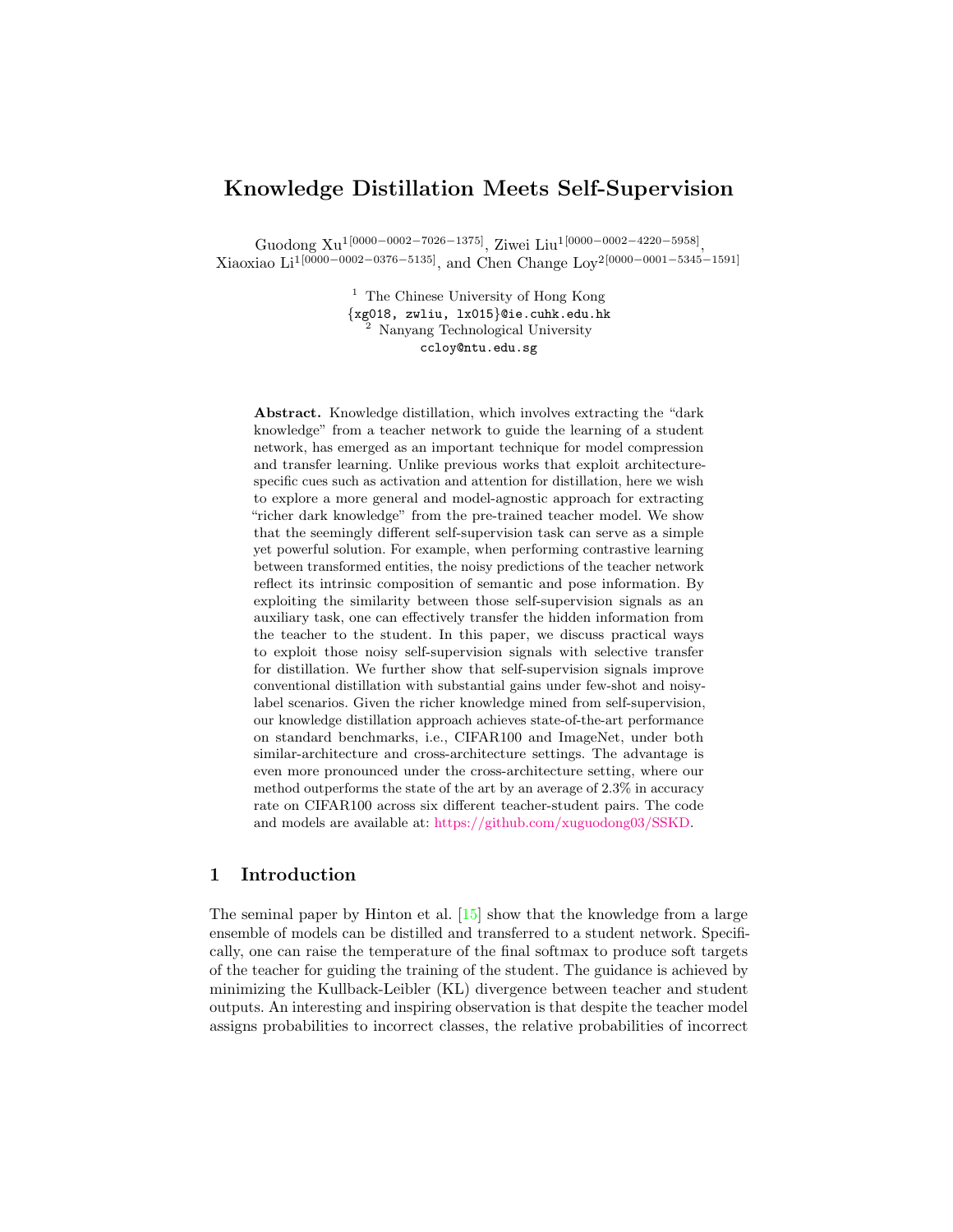### <span id="page-1-1"></span>2 G. Xu et al.



<span id="page-1-0"></span>Fig. 1. Difference between conventional KD [\[15\]](#page-14-0) and SSKD. We extend the mimicking on normal data and on a single classification task to the mimicking on transformed data and with an additional self-supervision pretext task. The teacher's self-supervision predictions contain rich structured knowledge that can facilitate more rounded knowledge distillation on the student. In this example, contrastive learning on transformed images serves as the self-supervision pretext task. It constructs a single positive pair and several negative pairs through image transformations  $t(\cdot)$ , and then encourages the network to recognize the positive pair. The backbone of the teacher and student are represented as  $f_t$  and  $f_s$ , respectively, while the corresponding output is given as  $t$  and  $s$  with subscript representing the index

answers are exceptionally informative about generalization of the trained model. The hidden knowledge encapsulated in these secondary probabilities is sometimes known as "dark knowledge".

In this work, we are fascinated on how one could extract richer "dark knowledge" from neural networks. Existing studies focus on what types of intermediate representations of teacher networks should student mimic. These representations include feature map  $[36,37]$  $[36,37]$ , attention map  $[44]$ , gram matrix  $[42]$ , and feature distribution statistics [\[16\]](#page-14-1). While the intermediate representations of the network could provide more fine-grained information, a common characteristic shared by these medium of knowledge is that they are all derived from a single task (typically the original classification task). The knowledge is highly task-specific, and hence, such knowledge may only reflect a single facet of the complete knowledge encapsulated in a cumbersome network. To mine for richer "dark knowledge", we need an auxiliary task apart from the original classification task, so as to extract richer information that is complementary to the classification knowledge.

In this study, we show that a seemingly different learning scheme – selfsupervised learning, when treated as an auxiliary task, can help gaining more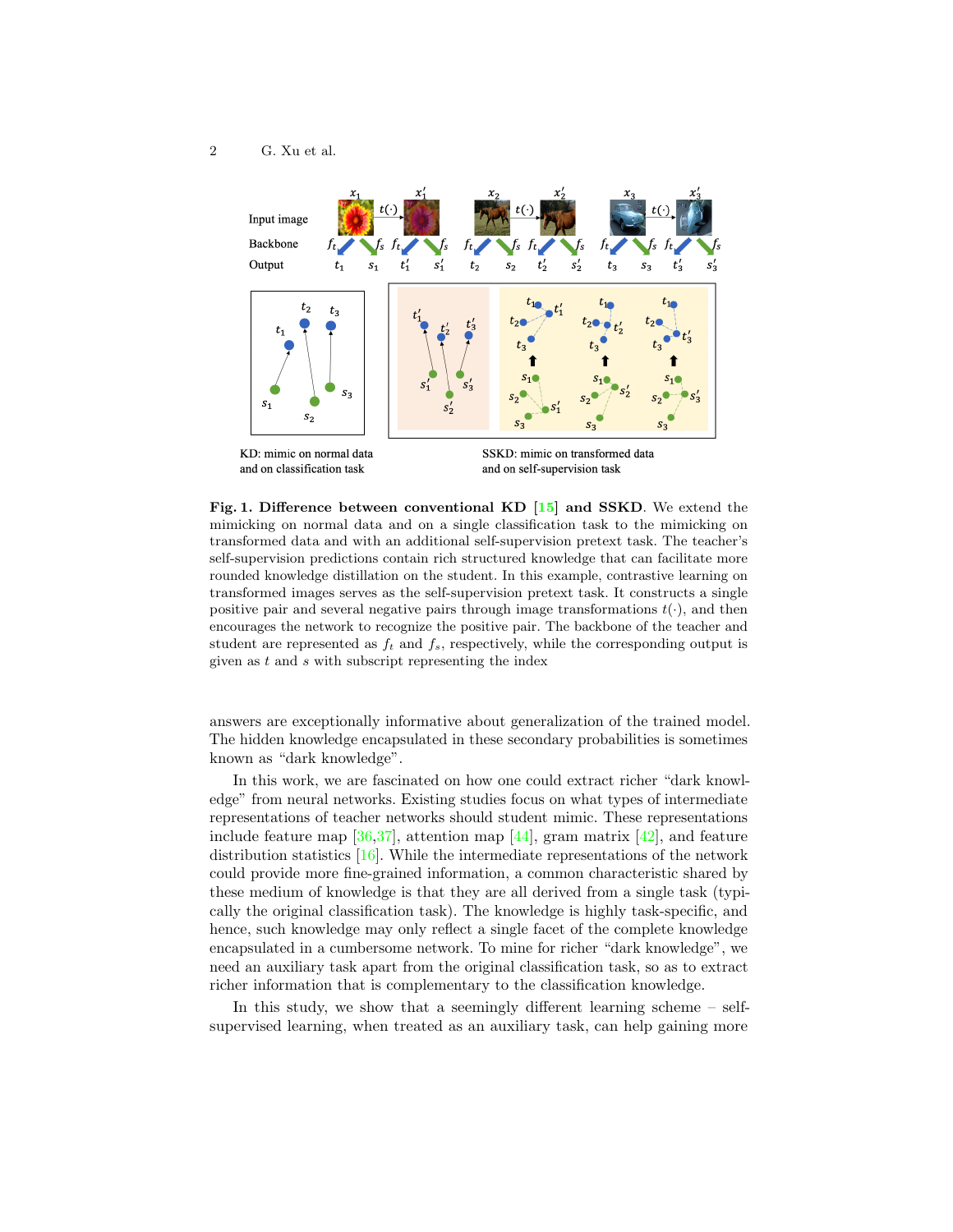<span id="page-2-0"></span>rounded knowledge from a teacher network. The original goal of self-supervised learning is to learn representations with natural supervisions derived from data via a pretext task. Examples of pretext tasks include exemplar-based method [\[8\]](#page-14-2), rotation prediction  $[10]$ , jigsaw  $[29]$ , and contrastive learning  $[3,26]$  $[3,26]$ . To use selfsupervised learning as an auxiliary task for knowledge distillation, one can apply the pretext task to a teacher by appending a lightweight auxiliary branch/module to the teacher's backbone, updating the auxiliary module with the backbone frozen, and then extract the corresponding self-supervised signals from the auxiliary module for distillation. An example of combining a contrastive learning pretext task [\[3\]](#page-14-4) with knowledge distillation is shown in Fig. [1.](#page-1-0)

The example in Fig. [1](#page-1-0) reveals several advantages of using self-supervised learning as an auxiliary task for knowledge distillation (we name the combination as SSKD). First, in conventional knowledge distillation, a student mimics a teacher from normal data based on a single classification task. SSKD extends the notion to a broader extent, i.e., mimicking on transformed data and on an additional selfsupervision pretext task. This enables the student to capture richer structured knowledge from the self-supervision predictions of teacher, which cannot be sufficiently captured by a single task. We show that such structured knowledge not only improves the overall distillation performance, but also regularizes the student to generalize better on few-shot and noisy-label scenarios.

Another advantage of SSKD is that it is model-agnostic. Previous knowledge distillation methods suffer from degraded performance under cross-architecture settings, for the knowledge they transfer is architecture-specific. For example, when transfer the feature of ResNet50  $[12]$  to ShuffleNet  $[49]$ , student may have trouble in mimicking due to the architecture gap. In contrast, SSKD transfers only the last layer's outputs, hence allowing a flexible solution space for the student model to search for intermediate features that best suit its own architecture.

Contributions: We propose a novel framework called SSKD that leverages selfsupervised tasks to facilitate extraction of richer knowledge from teacher network to student network. To our knowledge, this is the first work that defines the knowledge through self-supervised tasks. We carefully investigate the influence of different self-supervised pretext tasks and the impact of noisy self-supervised predictions to the performance of knowledge distillation. We show that SSKD greatly boosts the generalizability of student networks and offers significant advantages under few-shot and noisy-label scenarios. Extensive experiments on two standard benchmarks, CIFAR100 [\[22\]](#page-15-2) and ImageNet [\[5\]](#page-14-6), demonstrate the effectiveness of SSKD over other state-of-the-art methods.

# 2 Related Work

Knowledge Distillation. Knowledge distillation trains a smaller network using the supervision signals from both ground truth labels and a larger network. Hinton et al. [\[15\]](#page-14-0) propose to match the outputs of classifiers of two models by minimizing the KL-divergence of the category distribution. Besides the final layer logits, teacher network also distills compact feature representations from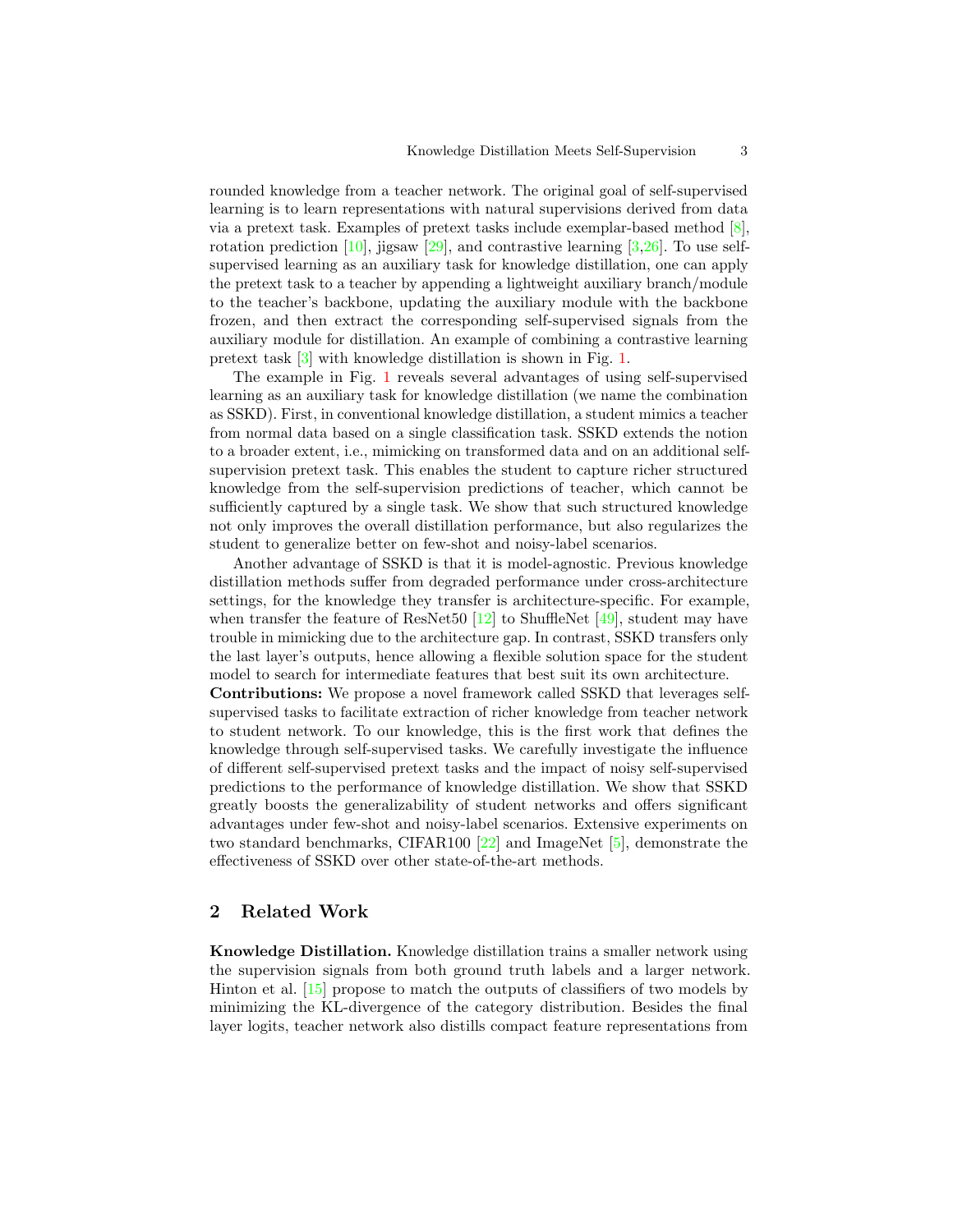<span id="page-3-0"></span>its backbone. FitNets [\[37\]](#page-16-1) proposes to mimic the intermediate feature maps of teacher network. AT [\[44\]](#page-16-2) uses attention transfer to teach student which region is the key for classification. FSP  $[42]$  distills the second order statistics (Gram matrix) between different layers. AB [\[14\]](#page-14-7) forces student to learn the binarized values of pre-activation map. IRG [\[24\]](#page-15-3) explores transferring the similarity between samples. KDSVD [\[18\]](#page-15-4) calls its method as self-supervised knowledge distillation. Nevertheless, the study regards the teacher's correlation maps of feature singular vectors as self-supervised labels. The label is obtained from the teacher rather than a self-supervised pretext task. Thus, their notion of self-supervised learning differ from the conventional one. Our work, to our knowledge, is the first study that investigates defining the knowledge via self-supervised pretext tasks. CRD [\[40\]](#page-16-5) also combines self-supervision (SS) with distillation. The difference is the purpose of SS and how contrastive task is performed. In CRD, contrastive learning is performed across teacher and student networks to maximize the mutual information between two networks. In SSKD, contrastive task serves as a way to define knowledge. It is performed separately in two networks and then matched together through KL-divergence, which is very different from CRD.

Self-Supervised Learning. Self-supervision methods design various pretext tasks whose labels can be derived from the data itself. In the process of solving these tasks, the network learn useful representations. Based on pretext tasks, SS methods can be grouped into several categories, including constructionbased methods such as inpainting [\[34\]](#page-15-5) and colorization [\[48\]](#page-16-6), prediction-based methods [\[6,](#page-14-8)[8](#page-14-2)[,10](#page-14-3)[,20,](#page-15-6)[27,](#page-15-7)[29](#page-15-0)[,30,](#page-15-8)[45,](#page-16-7)[47\]](#page-16-8), cluster-based methods [\[2,](#page-14-9)[46\]](#page-16-9), generation-based methods [\[7](#page-14-10)[,9,](#page-14-11)[11\]](#page-14-12) and contrastive-based methods [\[3](#page-14-4)[,13,](#page-14-13)[26,](#page-15-1)[31](#page-15-9)[,39\]](#page-16-10). Exemplar [\[8\]](#page-14-2) applies heavy transformation to each training image and treat all the images generated from the same image as a separate category. Jigsaw puzzle [\[29\]](#page-15-0) splits the image into several non-overlapping patches and forces the network to recognise the shuffled order. Jigsaw +  $\frac{130}{30}$  also involves SS and KD. But it utilizes knowledge transfer to boost the self-supervision performance, which solves an inverse problem of SSKD. Rotation [\[20\]](#page-15-6) feeds the network with rotated images and forces it to recognise the rotation angle. SimCLR [\[3\]](#page-14-4) applies augmentation to training samples and requires the network to match original image and transformed image through contrastive loss. Considering the excellent performance obtained by SimCLR [\[3\]](#page-14-4), we adopt it as our main pretext task in SSKD. However, SSKD is not limited to using only contrastive learning, many other pretext tasks  $[8,20,29]$  $[8,20,29]$  $[8,20,29]$  can also serve the purpose. We investigate their usefulness in Sec. [4.1.](#page-7-0)

# 3 Methodology

This section is divided into three main sections. We start with a brief review of knowledge distillation and self-supervision in Sec. [3.1.](#page-4-0) For self-supervision, we discuss contrastive prediction as our desired pretext task, although SSKD is not limited to contrastive prediction. Sec. [3.2](#page-5-0) specifies the training process of teacher and student model. Finally, we discuss the influence of noisy self-supervised predictions and ways to handle the noise in Sec. [3.3.](#page-6-0)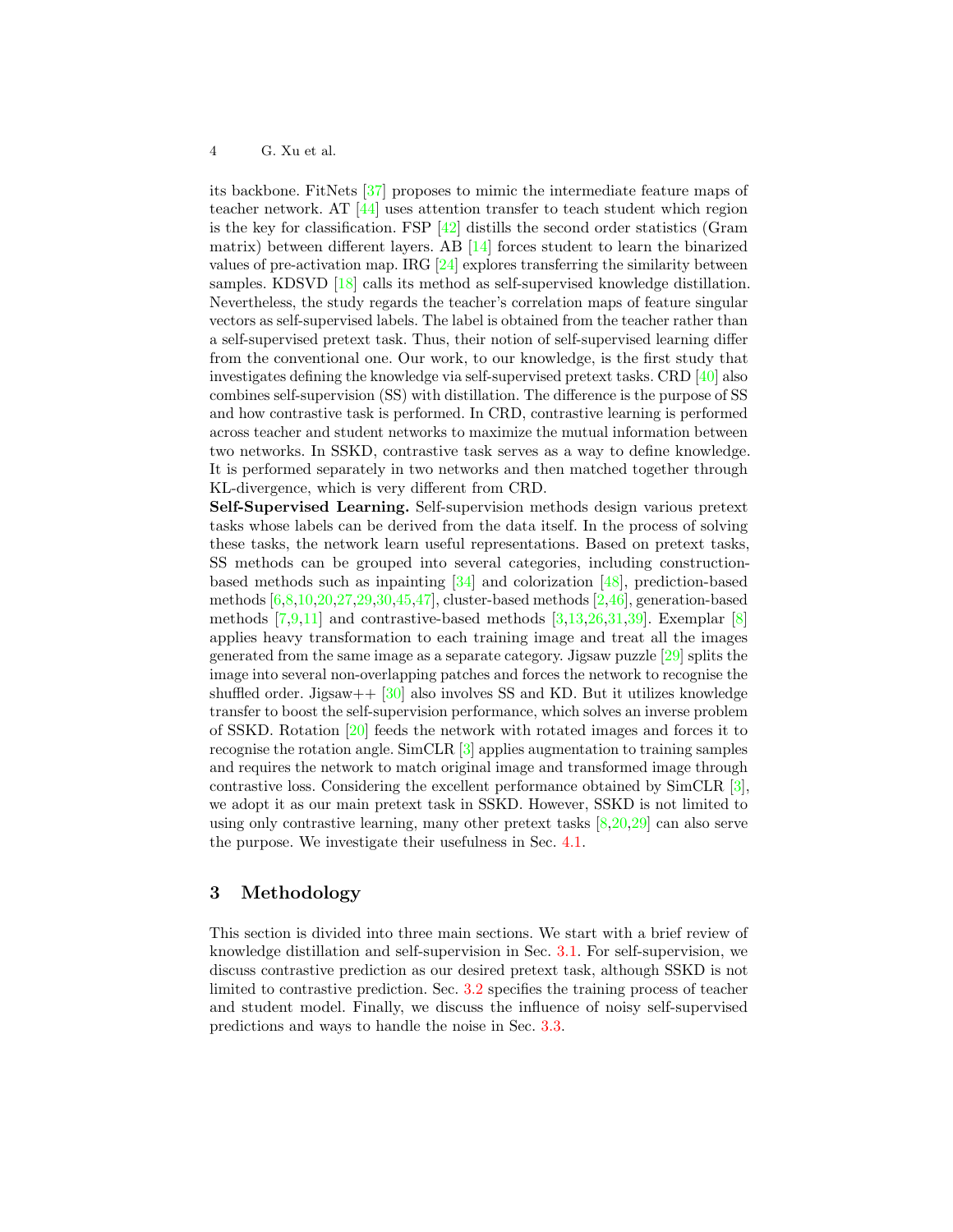#### <span id="page-4-4"></span><span id="page-4-0"></span>3.1 Preliminaries

Knowledge Distillation. Hinton et al. [\[15\]](#page-14-0) suggest that the soft targets predicted by a well-optimized teacher model can provide extra information, comparing to one-hot hard labels. The relatively high probabilities assigned to wrong categories encode semantic similarities between different categories. Forcing a student to mimic teacher's prediction causes the student to learn this secondary information that cannot be expressed by hard labels alone. To obtain the soft targets, temperature scaling is introduced in [\[15\]](#page-14-0) to soften the peaky distribution:

<span id="page-4-1"></span>
$$
p^{i}(x;\tau) = \text{Softmax}(s(x);\tau) = \frac{e^{s_i(x)/\tau}}{\sum_{k} e^{s_k(x)/\tau}},
$$
\n(1)

where x is the data sample, i is the category index,  $s_i(x)$  is the score logit that x obtains on category i, and  $\tau$  is the temperature. The knowledge distillation loss  $L_{kd}$  measured by KL-divergence is:

<span id="page-4-3"></span>
$$
L_{kd} = -\tau^2 \sum_{x \sim \mathcal{D}_x} \sum_{i=1}^C p_t^i(x; \tau) \log(p_s^i(x; \tau)),
$$
\n(2)

where t and s denote teacher and student models, respectively,  $C$  is the total number of classes,  $\mathcal{D}_x$  indicates the dataset. The complete loss function L of the student model is a linear combination of the standard cross-entropy loss  $L_{ce}$  and knowledge distillation loss  $L_{kd}$ :

$$
L = \lambda_1 L_{ce} + \lambda_2 L_{kd} \tag{3}
$$

Contrastive Prediction as Self-Supervision Task. Motivated by the success of contrastive prediction methods  $[3,13,26,31,39]$  $[3,13,26,31,39]$  $[3,13,26,31,39]$  $[3,13,26,31,39]$  $[3,13,26,31,39]$  for self-supervised learning, we adopt contrastive prediction as the self-supervision task in our framework. The general goal of contrastive prediction is to maximize agreement between a data point and its transformed version via a contrastive loss in latent space.

Given a mini-batch containing N data points  ${x_i}_{i=1:N}$ , we apply independent transformation  $t(\cdot)$  (sampled from the same distribution  $\mathcal{T}$ ) to each data point and obtain  $\{\widetilde{x}_i\}_{i=1:N}$ . Both  $x_i$  and  $\widetilde{x}_i$  are fed into the teacher or student networks to extract representations  $\phi_i = f(x_i), \phi_i = f(\tilde{x}_i)$ . We follow Chen et al. [\[3\]](#page-14-4) and add a projection head on the top of the network. The projection head is a 2-layer multilayer perceptron. It maps the representations into a latent space where the contrastive loss is applied, i.e.,  $z_i = \text{MLP}(\phi_i), \tilde{z}_i = \text{MLP}(\phi_i)$ .

We take  $(\tilde{x}_i, x_i)$  as the positive pair and  $(\tilde{x}_i, x_k)_{k \neq i}$  as the negative pair. Given  $\tilde{x}_i$ , the contractive production task is to identify the corresponding  $x_i$  from some  $\tilde{x}_i$ , the contrastive prediction task is to identify the corresponding  $x_i$  from<br>the set  $\{x_i\}_{i \in \mathbb{N}}$ . To meet the seal, the network should maximize the similarity the set  $\{x_i\}_{i=1:N}$ . To meet the goal, the network should maximize the similarity between positive pairs and minimize the similarity between negative pairs. In this work, we use a cosine similarity. If we organize the similarities between  $\{\tilde{x}_i\}$ and  $\{x_i\}$  into matrix form A, then we have:

<span id="page-4-2"></span>
$$
\mathcal{A}_{i,j} = \text{cosine}(\widetilde{z}_i, z_j) = \frac{\text{dot}(\widetilde{z}_i, z_j)}{||\widetilde{z}_i||_2||z_j||_2},\tag{4}
$$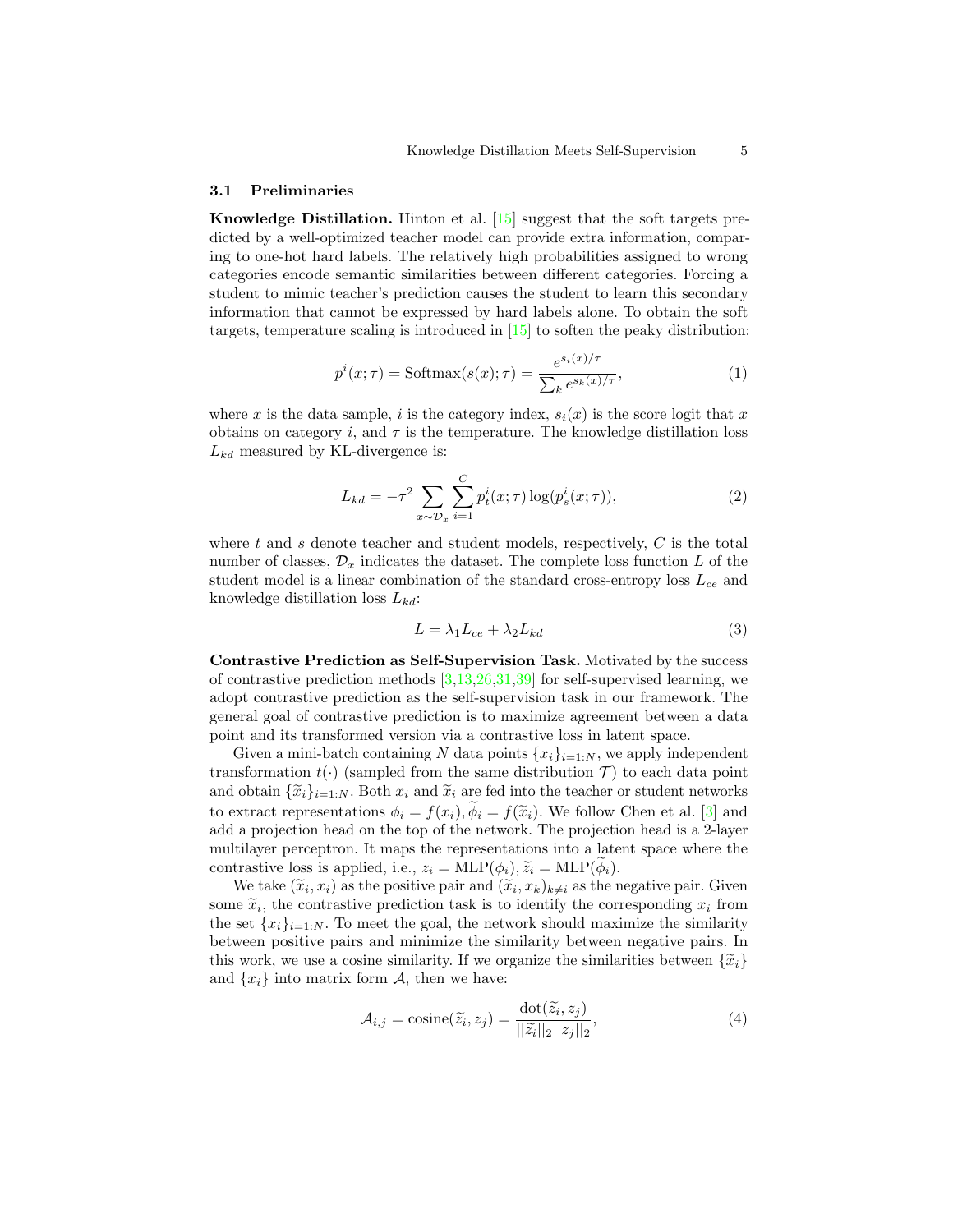

<span id="page-5-1"></span>Fig. 2. Training scheme of SSKD. Input images are transformed by designated transformations to prepare data for the self-supervision task. Teacher and student networks both contain three components, i.e., backbone  $f(\cdot)$ , classifier  $p(\cdot)$  and SS module  $c(\cdot, \cdot)$ . Teacher's training are split into two stages. The first stage trains  $f_t(\cdot)$ and  $p_t(\cdot)$  with a classification task, and the second stage fine-tunes  $c_t(\cdot, \cdot)$  with a selfsupervision task. In student's training, we force the student to mimic teacher on both classification output and self-supervision output, besides the standard label loss

where  $A_{i,j}$  represents the similarity between  $\tilde{x}_i$  and  $x_j$ . The loss of contrastive prediction is:

<span id="page-5-2"></span>
$$
L = -\sum_{i} \log \left( \frac{\exp(\text{cosine}(\tilde{z}_i, z_i)/\tau)}{\sum_{k} \exp(\text{cosine}(\tilde{z}_i, z_k)/\tau)} \right) = -\sum_{i} \log \left( \frac{\exp(\mathcal{A}_{i,i}/\tau)}{\sum_{k} \exp(\mathcal{A}_{i,k}/\tau)} \right),\tag{5}
$$

where  $\tau$  is another temperature parameter (can be different from  $\tau$  in Eqn. [\(1\)](#page-4-1)). The loss form is similar to softmax loss and can be understood as maximizing the probability that  $\tilde{z}_i$  and  $z_i$  come from a positive pair. In the process of matching  $\{\tilde{x}_i\}$  and  $\{x_i\}$ , the network learns transformation invariant representations. In SSKD, however, the main goal is not to learn representations invariant to transformations, but to exploit contrastive prediction as an auxiliary task for mining richer knowledge from the teacher model.

### <span id="page-5-0"></span>3.2 Learning SSKD

The framework of SSKD is shown in Fig. [2.](#page-5-1) Both teacher and student consist of three components: a backbone  $f(\cdot)$  to extract representations, a classifier  $p(\cdot)$  for the main task and a self-supervised (SS) module for specific self-supervision task. In this work, contrastive prediction is selected as the SS task, so the SS module  $c_t(\cdot, \cdot)$  and  $c_s(\cdot, \cdot)$  consist of a 2-layer MLP and a similarity computation module. More SS tasks will be compared in the experiments.

**Training the Teacher Network.** The inputs are normal data  $\{x_i\}$  and transformed version  $\{\tilde{x}_i\}$ . The transformation  $t(\cdot)$  is sampled from a predefined transformation distribution  $\mathcal T$ . In this study, we select four transformations, i.e., color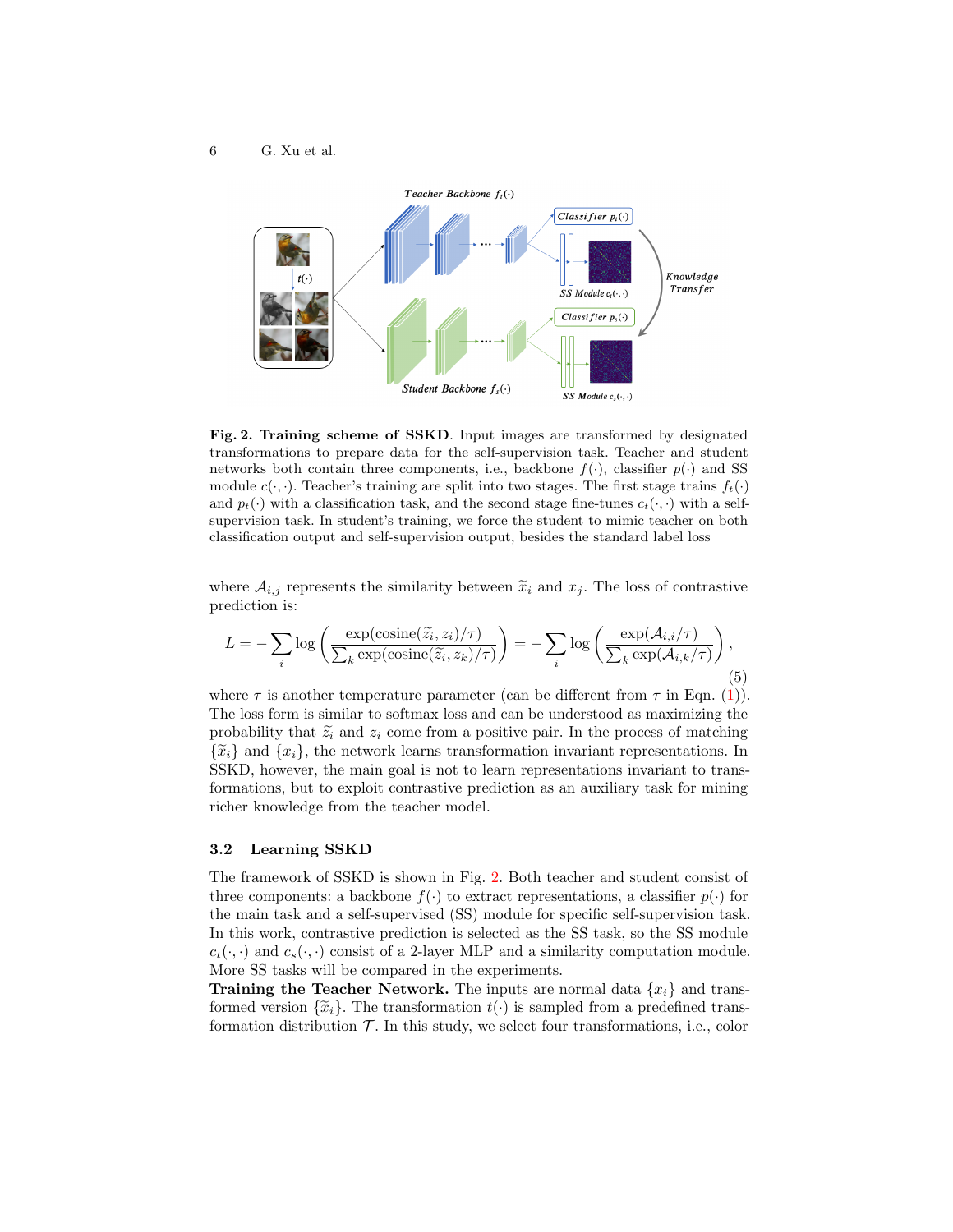<span id="page-6-4"></span>dropping, rotation, cropping followed by resize and color distortion, as depicted in Fig. [2.](#page-5-1) More transformations can be included. We feed x and  $\tilde{x}$  to the backbone and obtain their representations  $\phi = f_t(x), \phi = f_t(\tilde{x})$ .

The training of teacher network contains two stages. In the first stage, the network is trained with the classification loss. Only the backbone  $f_t(\cdot)$  and classifier  $p_t(\cdot)$  are updated. Note that the classification loss is not computed on transformed data  $\tilde{x}$  because the transformation  $\mathcal T$  is much heavier than usual data augmentation. Its goal is not to enlarge the training set but to make the  $\tilde{x}$ visually less similar to  $x$ . It makes the contradistinction much harder, which is beneficial to representation learning  $[3]$ . Forcing the network to classify  $\tilde{x}$  correctly can destroy the semantic information learned from x and hurt the performance. In the second stage, we fix  $f_t(\cdot)$  and  $p_t(\cdot)$ , and only update parameters in SS module  $c_t(\cdot, \cdot)$  using the contrastive prediction loss in Eqn. [\(5\)](#page-5-2).

The two stages of training have distinct roles. The first stage is simply the typical training of a network for classification. The second stage, aims at adapting the SS module to use the features from the existing backbone for contrastive prediction. This allows us to extract knowledge from the SS module for distillation. It is worth pointing out that the second-stage training is highly efficient given the small MLP head, thus it is easy to prepare a teacher network for SSKD.

Training the Student Network. After training the teacher's SS module, we apply softmax (with temperature scale  $\tau$ ) to the teacher's similarity matrix  $\mathcal A$ (Eqn. [\(4\)](#page-4-2)) along the row dimension leading to a probability matrix  $\mathcal{B}^t$ , with  $\mathcal{B}_{i,j}^t$ representing the probability that  $\tilde{x}_i$  and  $x_j$  is a positive pair. Similar operations are applied to the student to obtain  $\mathcal{B}^s$ . With  $\mathcal{B}^t$  and  $\mathcal{B}^s$ , we can compute the KL-divergence loss between the SS module's output of both teacher and student:

<span id="page-6-1"></span>
$$
L_{ss} = -\tau^2 \sum_{i,j} \mathcal{B}_{i,j}^t \log(\mathcal{B}_{i,j}^s). \tag{6}
$$

The transformed data point  $\tilde{x}$  is the side product of contrastive prediction task. Though we do not require the student to classify them correctly, we can encourage the student's classifier output  $p_s(f_s(\tilde{x}))$  to be close to that of teacher's. The loss function is:

<span id="page-6-2"></span>
$$
L_T = -\tau^2 \sum_{\widetilde{x}\sim\mathcal{T}(\mathcal{D}_x)} \sum_{i=1}^C p_t^i(\widetilde{x};\tau) \log(p_s^i(\widetilde{x};\tau)).
$$
\n(7)

The final loss for student network is the combination of aforementioned terms, i.e., cross entropy loss  $L_{ce}$ ,  $L_{kd}$  in Eqn. [\(2\)](#page-4-3),  $L_{ss}$  in Eqn. [\(6\)](#page-6-1), and  $L_T$  in Eqn. [\(7\)](#page-6-2):

<span id="page-6-3"></span>
$$
L = \lambda_1 L_{ce} + \lambda_2 L_{kd} + \lambda_3 L_{ss} + \lambda_4 L_T,
$$
\n<sup>(8)</sup>

where the  $\lambda_i$  is the balancing weight.

### <span id="page-6-0"></span>3.3 Imperfect Self-Supervised Predictions

When performing contrastive prediction, a teacher may produce inaccurate predictions, e.g., assigning  $x_k$  to the  $\tilde{x}_i$ ,  $i \neq k$ . This is very likely since the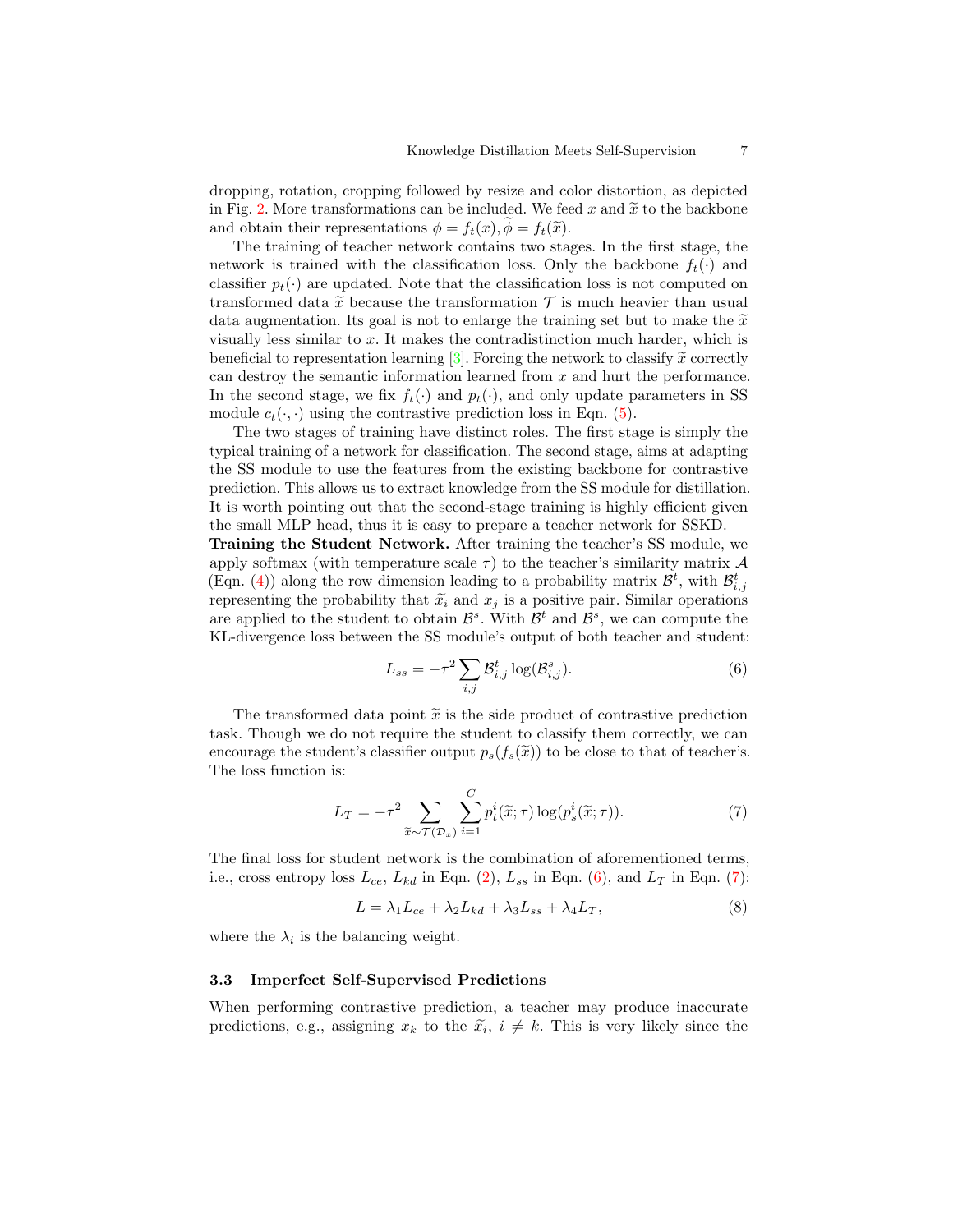<span id="page-7-1"></span>backbone of the teacher is not fine-tuned together with the SS module for contrastive prediction. Similar to conventional knowledge distillation, those relative probabilities that the teacher assigns to incorrect answers contain rich knowledge of the teacher. Transferring this inaccurate but structured knowledge is the core of our SSKD.

Nevertheless, we empirically found that an extremely incorrect prediction may still mislead the learning of the student. To ameliorate negative impacts of those outliers, we adopt an heuristic approach to perform selective transfer. Specifically, we define the error level of a prediction as the ranking of the corresponding ground truth label in the classification task. Given a transformed sample  $\tilde{x}_i$  and corresponding positive pair index  $i$ , we sort the scores that the network assigns to each  $\{x_i\}_{i=1:N}$  in a descending order. The rank of  $x_i$  represents the error level of the prediction about  $\tilde{x}_i$ . The rank of 1 means the prediction is completely<br>correct. A lower rank indicator a higher degree of error. During the training of correct. A lower rank indicates a higher degree of error. During the training of student, we sort all the  $\tilde{x}$  in a mini-batch in an ascending order according to error levels of the teacher's prediction, and only transfer all the correct predictions and the top- $k\%$  ranked incorrect predictions. This strategy suppresses potential noise in teacher's predictions and transfer only beneficial knowledge. We show our experiments in Sec. [4.1.](#page-7-0)

### 4 Experiments

The experiments section consists of three parts. We first conduct ablation study to examine the effectiveness of several components of SSKD in Sec. [4.1.](#page-7-0) Comparison with state-of-the-art methods is conducted in Sec. [4.2.](#page-9-0) In Sec. [4.3,](#page-12-0) we further show SSKD's advantages under few-shot and noisy-label scenarios.

Evaluations are conducted on CIFAR100 [\[22\]](#page-15-2) and ImageNet [\[5\]](#page-14-6) datasets, both of which are widely used as the benchmarks for knowledge distillation. CIFAR100 consists of 60,000  $32 \times 32$  colour images, with 50,000 images for training and 10, 000 images for testing. There are 100 classes, each contains 600 images. ImageNet is a large-scale classification dataset, containing 1, 281, 167 images for training and 50, 000 images for testing.

### <span id="page-7-0"></span>4.1 Ablation Study

Effectiveness of Self-Supervision Auxiliary Task. The motivation behind SSKD is that teacher's inaccurate self-supervision output encodes rich structured knowledge of teacher network and mimicking this output can benefit student's learning. To examine this hypothesis, we train a student network whose only training signals come from teacher's self-supervision output, i.e., set  $\lambda_1, \lambda_2, \lambda_3$  in Eqn. [\(8\)](#page-6-3) to be 0, and observe whether student can learn good representations.

We first demonstrate the utility by examining the student's feature distribution. We select vgg13 [\[38\]](#page-16-11) and vgg8 as the teacher and student networks, respectively. The CIFAR100 [\[22\]](#page-15-2) training split is selected as the training set. After the training, we use the student backbone to extract features (before logits)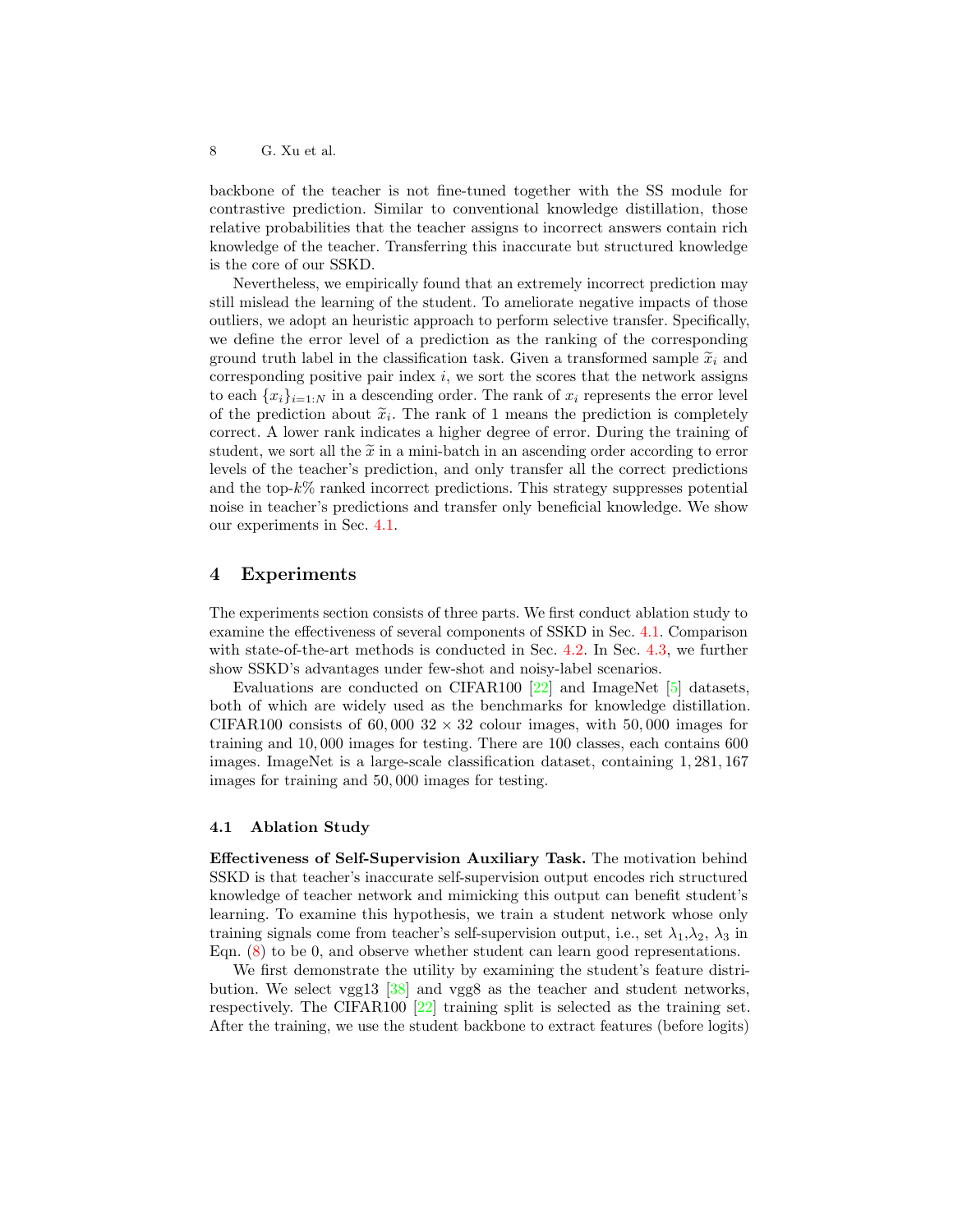

<span id="page-8-0"></span>Fig. 3. Effectiveness of Self-Supervision Auxiliary Task. Mimicking the selfsupervision output benefits the feature learning and final classification performance. (a) t-SNE visualization of learned features by mimicking teacher's self-supervision output. Each color represents one category. (b) The consistent improvement across all four tested teacher-student network pairs demonstrates the effectiveness of including self-supervision task as an auxiliary task

of CIFAR100 test set. We randomly select 9 categories out of 100 and visualize the features with t-SNE. The results are shown in Fig.  $3(a)$  $3(a)$ . Though the accuracy of teacher's contrastive prediction is only around 50%, mimicking this inaccurate output still makes student learn highly clustered patterns, showing that teacher's self-supervision output does transfer meaningful structured knowledge.

To test the effectiveness of designed  $L_T$  and  $L_{ss}$ , we compare three variants of SSKD with CIFAR100 on four teacher-student pairs. The three variants are: 1) conventional KD, 2) KD with additional loss  $L_T$  (KD+ $L_T$ ), 3) full SSKD  $(KD+L_T+L_{ss})$ . The results are shown in Fig. [3\(](#page-8-0)b). On all four different teacherstudent pairs,  $L_T$  and  $L_{ss}$  boost the accuracies by a large margin, showing the effectiveness of our designed components.

Influence of Noisy Self-Supervision Predictions. As discussed in Sec. [3.3,](#page-6-0) removing some extreme outliers are beneficial for SSKD. Some transformed samples with large error levels may play a misleading role. To examine this conjecture, we compare several students that receive different proportions of incorrect predictions from teacher. Specifically, we sort all the transformed  $\widetilde{x}$  in a mini-batch according to their error levels in an ascending order. We transfer all the correct predictions. For incorrect predictions, we only transfer top- $k\%$ samples with the smallest error levels. A higher  $k$  value indicates a higher number of predictions with larger error levels being transferred to student network. Experiments are conducted on CIFAR100 with three teacher-student pairs. The results are shown in Table [1.](#page-9-1) The general trend shows that incorrect predictions are beneficial  $(k = 0$  yields the lowest accuracies). Removing extreme outliers help to give a peak performance between  $k = 50$  and  $k = 75$  across different acchitectures. When comparing with other methods in Sec. [4.2](#page-9-0) and [4.3,](#page-12-0) we fix  $k = 75$  for all the teacher-student pairs.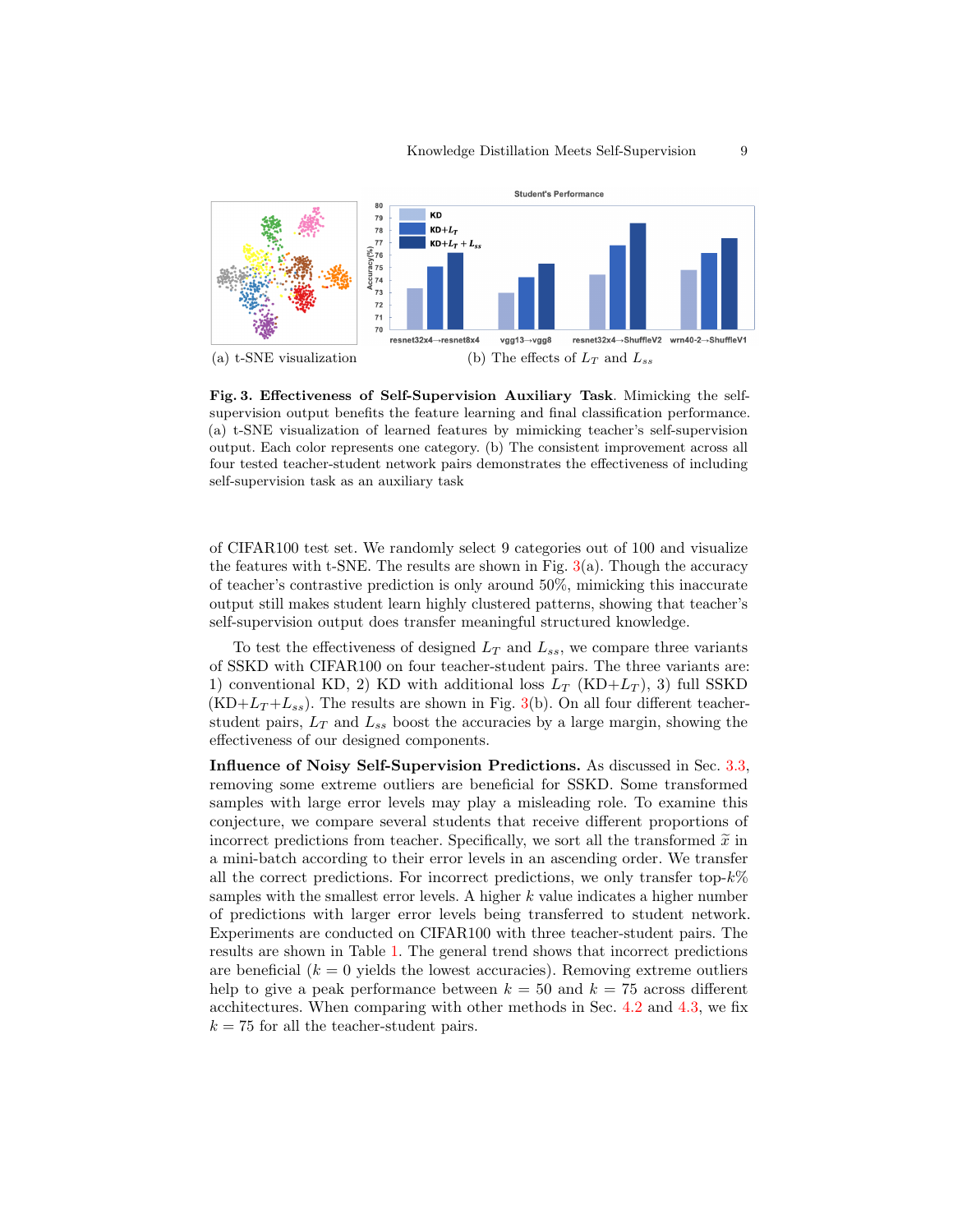### <span id="page-9-3"></span>10 G. Xu et al.

<span id="page-9-1"></span>Table 1. Influence of Noisy Self-Supervision Predictions to Student accura- $\text{cies}(\%)$ , when transferring the top- $k\%$  smallest error-level samples. As more samples with large error level are transferred, the performances go through a rise-and-fall process. The baseline with  $k = 0$  is equivalent to transferring only correct predictions

| Teacher-Student pair $k = 0$ $k = 25$ $k = 50$ $k = 75$ $k = 100$                                                                                                                                                                                                                                                                                                                                             |  |  |  |
|---------------------------------------------------------------------------------------------------------------------------------------------------------------------------------------------------------------------------------------------------------------------------------------------------------------------------------------------------------------------------------------------------------------|--|--|--|
| $\begin{array}{c cccccc} \text{vgg13} \!\rightarrow\!\! \text{vgg8} & & \!\! \text{74.19} & \!\! \text{74.36} & \!\! \text{74.76} & \!\! \textbf{75.01} & \!\! \text{74.77} \\ \text{resnet32} \!\times\!\! \text{4} \!\rightarrow\!\! \text{ShuffleV2} & & \!\! \text{77.65} & \!\! \text{77.72} & \!\! \text{77.96} & \!\! \textbf{78.61} & \!\! \text{77.97} \\ \text{wrn40-2} \!\rightarrow\!\! \text{wr$ |  |  |  |
|                                                                                                                                                                                                                                                                                                                                                                                                               |  |  |  |

<span id="page-9-2"></span>Table 2. Influence of Different Self-Supervision Tasks. Self-supervised (SS) performance denotes the linear evaluation accuracy on ImageNet. Student accuracies (vgg13→vgg8) derived from the corresponding SS methods are positively correlated with the performance of the SS method itself. The SS performances are obtained from [\[3,](#page-14-4)[20](#page-15-6)[,26\]](#page-15-1)

| SS method           |       |       |       | Exemplar $[8]$ Jigsaw $[29]$ Rotation $[20]$ Contrastive $[3]$ |
|---------------------|-------|-------|-------|----------------------------------------------------------------|
| SS performance      | 31.5  | 45.7  | 48.9  | 69.3                                                           |
| Student performance | 74.57 | 74.85 | 75.01 | 75.48                                                          |

Influence of Different Self-Supervision Tasks. Different pretext tasks in self-supervision would result in different qualities of extracted features. Similarly, distillation with different self-supervision tasks also lead to students with different performances. Here, we examine the influence of SS method's performance on SSKD. We employ the commonly used linear evaluation accuracy as our metric. In particular, each method first trains a network with its own pretext task. A single layer classifier is then trained by using the representations extracted from the fixed backbone. In this way, the classification accuracies represent the quality of SS methods. In Table [2,](#page-9-2) we compare four widely used self-supervision methods: Exemplar  $[8]$ , Rotation  $[20]$ , Jigsaw  $[29]$  and Contrastive  $[3]$ . We list the linear evaluation accuracies each method obtains on ImageNet with ResNet50 [\[12\]](#page-14-5) network and also student's accuracies when they are incorporated, respectively, into KD. We find that the performance of SSKD is positively correlated with the corresponding SS method.

### <span id="page-9-0"></span>4.2 Benchmark

CIFAR100. We compare our method with representative knowledge distillation methods, including: KD [\[15\]](#page-14-0), FitNet [\[37\]](#page-16-1), AT [\[44\]](#page-16-2), SP [\[41\]](#page-16-12), VID [\[1\]](#page-14-14), RKD [\[32\]](#page-15-10), PKT [\[33\]](#page-15-11), AB [\[14\]](#page-14-7), FT [\[19\]](#page-15-12), CRD [\[40\]](#page-16-5). ResNet [\[12\]](#page-14-5), wideResNet [\[43\]](#page-16-13), vgg [\[38\]](#page-16-11), ShuffleNet [\[49\]](#page-16-4) and MobileNet [\[17\]](#page-15-13) are selected as the network backbones. For all competing methods, we use the implementation of [\[40\]](#page-16-5). For a fair comparison, we combine all competing methods with conventional KD [\[15\]](#page-14-0) (except KD itself).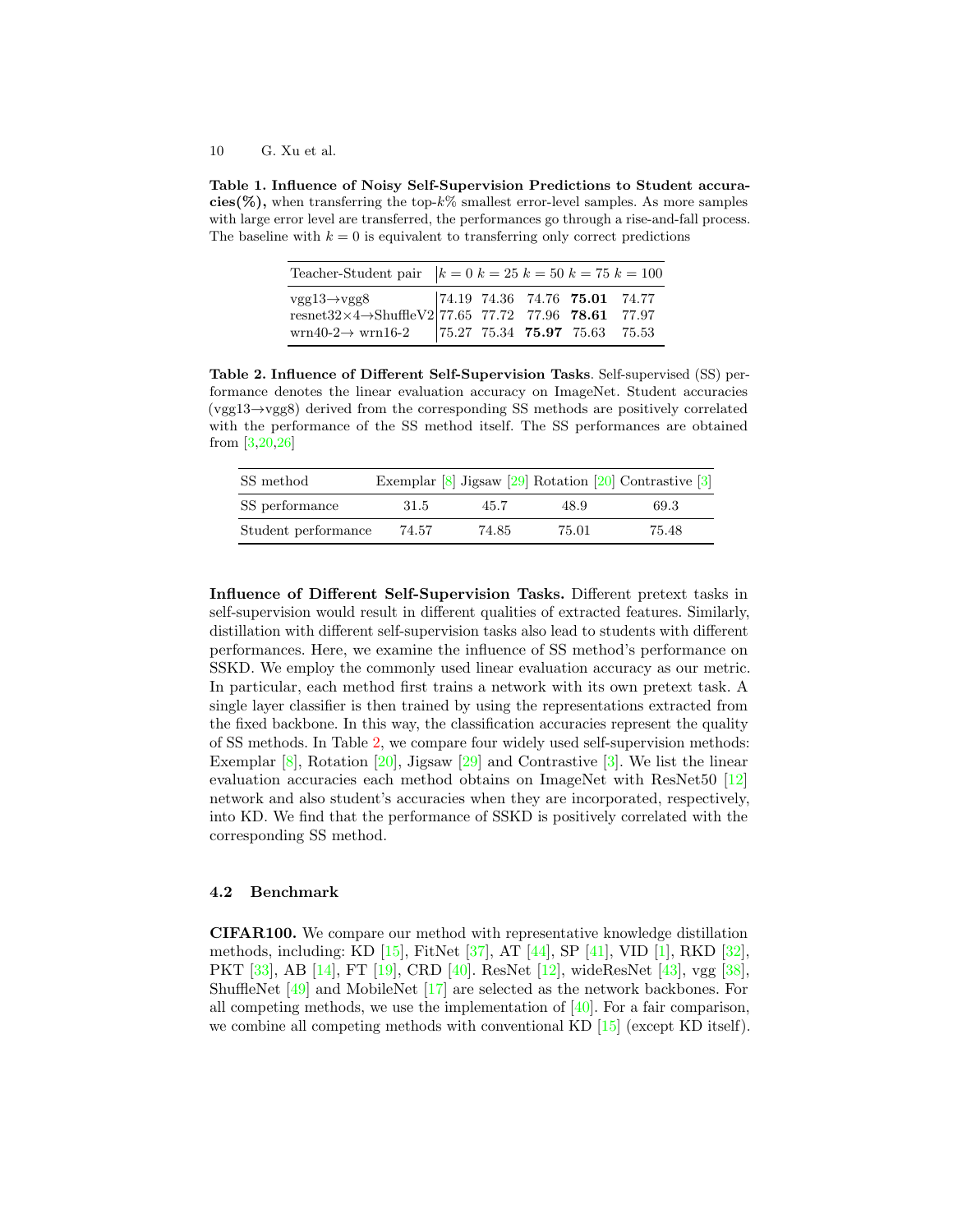<span id="page-10-2"></span><span id="page-10-1"></span>

|                                                    | Ours                     | 76.04 | 76.13 | 71.49 | 76.20                                                                            | 75.33 |
|----------------------------------------------------|--------------------------|-------|-------|-------|----------------------------------------------------------------------------------|-------|
|                                                    | $CRD*$ [40]              | 76.04 | 75.52 | 71.68 | 75.90                                                                            | 74.06 |
| teacher-student pairs                              | $FT$ [19]                | 75.15 | 74.37 | 71.52 | 75.02                                                                            | 73.42 |
| results on four out of five                        | $AB$ [14]                | 68.89 | 75.06 | 71.49 | 74.45                                                                            | 74.27 |
| SSKD obtains the best                              | PKT [33]                 | 76.01 | 74.40 | 71.44 | 74.17                                                                            | 73.37 |
| author-provided<br>code.                           | <b>RKD</b> [32]          | 75.40 | 73.87 | 71.48 | 74.47                                                                            | 73.72 |
| that we<br>using<br>re-run                         | VID <sub>1</sub>         | 74.79 | 74.20 | 71.71 | 74.82                                                                            | 73.96 |
| denote by $*$<br>methods                           | SP[41]                   | 75.34 | 73.15 | 71.48 | 74.74                                                                            | 73.44 |
| results, respectively. We                          | AT $[44]$                | 75.28 | 74.45 | 71.78 | 74.26                                                                            | 73.62 |
| best and the second best                           | FitNet $ 37 $            | 75.75 | 74.12 | 71.60 | 74.31                                                                            | 73.54 |
| underline<br>the<br>denote                         | $KD$ [15]                | 74.92 | 73.54 | 70.66 | 73.33                                                                            | 72.98 |
| CIFAR100.<br>Bold<br>and                           | Student                  | 73.64 | 72.24 | 69.63 | 72.51                                                                            | 70.68 |
| Similar Architectures.<br>Top-1 accuracy $(\%)$ on | Teacher                  | 76.46 | 76.46 | 73.44 | 79.63                                                                            | 75.38 |
| Table 3. KD between                                | $\operatorname{Student}$ |       |       |       | $\text{wrn16-2 wrn40-1}$ resnet 20 resnet $8\times4$                             | vgg8  |
|                                                    | Teacher                  |       |       |       | $\text{wrn}40-2 \text{wrn}40-2 \text{resn}66 \text{resn}632\times4 \text{vg}613$ |       |

And we omit "+KD" notation in all the following tables (except for Table [5\)](#page-11-0) and figures for simplicity. [3](#page-10-0)

We compare performances on 11 teacher-student pairs to investigate the generalization ability of each method. Following CRD [\[40\]](#page-16-5), we split these pairs into 2 groups according to whether teacher and student have similar architecture styles. The results are shown in Table [3](#page-10-1) and Table [4.](#page-11-1) In each table, the second partition after the header show the accuracies of the teacher's and student's performance when they are trained individually, while the third partition show the student's performance after knowledge distillation.

For teacher-student pairs with a similar architecture, SSKD performs the best in four out of five pairs (Table [3\)](#page-10-1). The gap between SSKD and the best-performing competing methods is 0.52% (averaged on five pairs). Notably, in all six teacherstudent pairs with different architectures, SSKD consistently achieves the best results (Table [4\)](#page-11-1), surpassing the best competing methods by a large margin with an average absolute accuracy difference of 2.14%. Results on cross-architecture pairs clearly demonstrate that our method does not rely on architecture-specific cues. Instead, SSKD distills knowledge only from the outputs of the final layer of teacher model. Such strategy allows a larger solution space for student model to search intermediate representations that best suit its own architecture.

ImageNet. Limited by computation resources, we only conduct one teacherstudent pair on ImageNet, i.e., ResNet34 as teacher and ResNet18 as student. As shown in Table [5,](#page-11-0) for both Top-1 and Top-5 error rates, our SSKD obtains the best performances. The results on ImageNet demonstrate the scalability of SSKD to large-scale dataset.

<span id="page-10-0"></span><sup>3</sup> For experiments on CIFAR100, since we add the conventional KD with competing methods, the results are slightly better than those reported in CRD  $[40]$ . More details on experimental setting are provided in the supplementary material.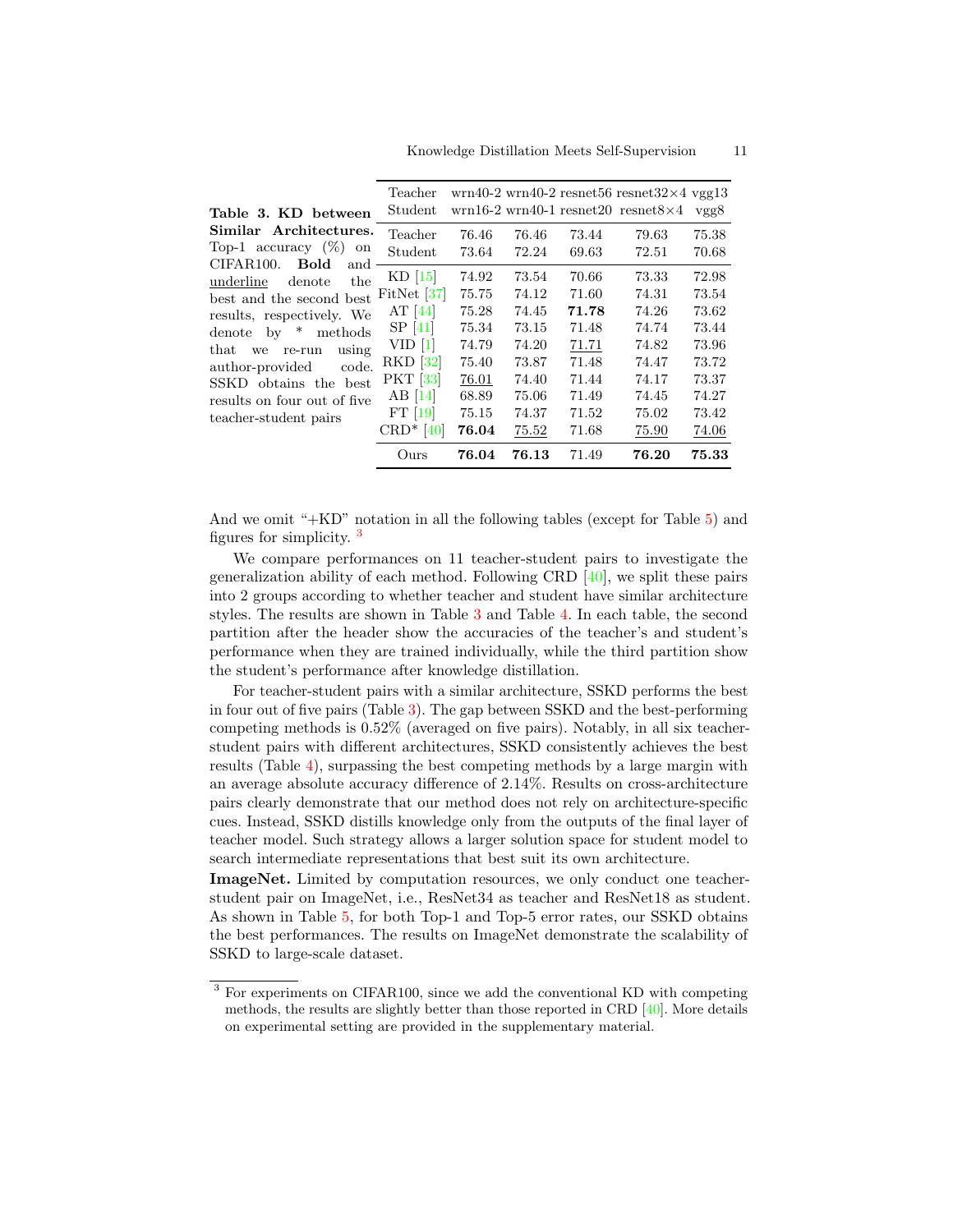### <span id="page-11-2"></span>12 G. Xu et al.

<span id="page-11-1"></span>Table 4. KD between Different Architectures. Top-1 accuracy (%) on CIFAR100. Bold and underline denote the best and the second best results, respectively. We denote by \* methods that we re-run using author-provided code. SSKD consistently obtains the best results on all pairs

| Teacher<br>Student | vgg13<br>MobileNetV2 MobileNetV2 | ResNet50       | vgg8           | ResNet50 resnet32 $\times$ 4 resnet32 $\times$ 4 wrn40-2<br>ShuffleV1 | ShuffleV2 ShuffleV1 |                |
|--------------------|----------------------------------|----------------|----------------|-----------------------------------------------------------------------|---------------------|----------------|
| Teacher<br>Student | 75.38<br>65.79                   | 79.10<br>65.79 | 79.10<br>70.68 | 79.63<br>70.77                                                        | 79.63<br>73.12      | 76.46<br>70.77 |
| $KD$ [15]          | 67.37                            | 67.35          | 73.81          | 74.07                                                                 | 74.45               | 74.83          |
| FitNet $ 37 $      | 68.58                            | 68.54          | 73.84          | 74.82                                                                 | 75.11               | 75.55          |
| AT $[44]$          | 69.34                            | 69.28          | 73.45          | 74.76                                                                 | 75.30               | 75.61          |
| SP <sub>[41]</sub> | 66.89                            | 68.99          | 73.86          | 73.80                                                                 | 75.15               | 75.56          |
| VID <sub>1</sub>   | 66.91                            | 68.88          | 73.75          | 74.28                                                                 | 75.78               | 75.36          |
| $RKD$ [32]         | 68.50                            | 68.46          | 73.73          | 74.20                                                                 | 75.74               | 75.45          |
| <b>PKT</b> [33]    | 67.89                            | 68.44          | 73.53          | 74.06                                                                 | 75.18               | 75.51          |
| $AB$ [14]          | 68.86                            | 69.32          | 74.20          | 76.24                                                                 | 75.66               | 76.58          |
| $FT$ [19]          | 69.19                            | 69.01          | 73.58          | 74.31                                                                 | 74.95               | 75.18          |
| $CRD*$ [40]        | 68.49                            | 70.32          | 74.42          | 75.46                                                                 | 75.72               | 75.96          |
| Ours               | 71.53                            | 72.57          | 75.76          | 78.44                                                                 | 78.61               | 77.40          |

<span id="page-11-0"></span>Table 5. Top-1/Top-5 error (%) on ImageNet. Bold and underline denote the best and the second best results, respectively. The competing methods include CC [\[35\]](#page-15-14), SP  $[41]$ , Online-KD  $[23]$ , KD  $[15]$ , AT  $[44]$ , and CRD  $[40]$ . The results of competing methods are obtained from [\[40\]](#page-16-5)

|  |  | Teacher Student  CC SP Online-KD KD AT CRD CRD+KD  Ours           |  |             |  |
|--|--|-------------------------------------------------------------------|--|-------------|--|
|  |  | Top-1 26.70 30.25 30.04 29.38 29.45 29.34 29.30 28.83 28.62 28.38 |  |             |  |
|  |  | Top-5 8.58 10.93 10.83 10.20 10.41 10.12 10.00 9.87               |  | $9.51$ 9.33 |  |

Teacher-Student Similarity. SSKD can extract richer knowledge by mimicking self-supervision output and make student much more similar to teacher than other KD methods. To examine this claim, we analyze the similarity between student and teacher networks using two metrics, i.e., KL-divergence and CKA similarity [\[21\]](#page-15-16). Small KL-divergence and large CKA similarity indicate that student is similar to teacher. We use vgg13 and vgg8 as teacher and student, respectively, and use CIFAR100 as the training set. We compute the KL-divergence and CKA similarity between teacher and student on three sets, i.e., test partitions of CIFAR100, STL10 [\[4\]](#page-14-15) and SVHN  $[28]$ . As shown in Table [6,](#page-12-1) our method achieves the smallest KL-divergence and the largest CKA similarity on CIFAR100 test set. Compared to CIFAR100, STL10 and SVHN have different distributions that have not been seen during training, therefore more difficult to mimic. However, the proposed SSKD still obtains the best results in all the metrics except KLdivergence in STL10. From this similarity analysis, we conclude that SSKD can help student mimic teacher better and get a larger similarity to teacher network.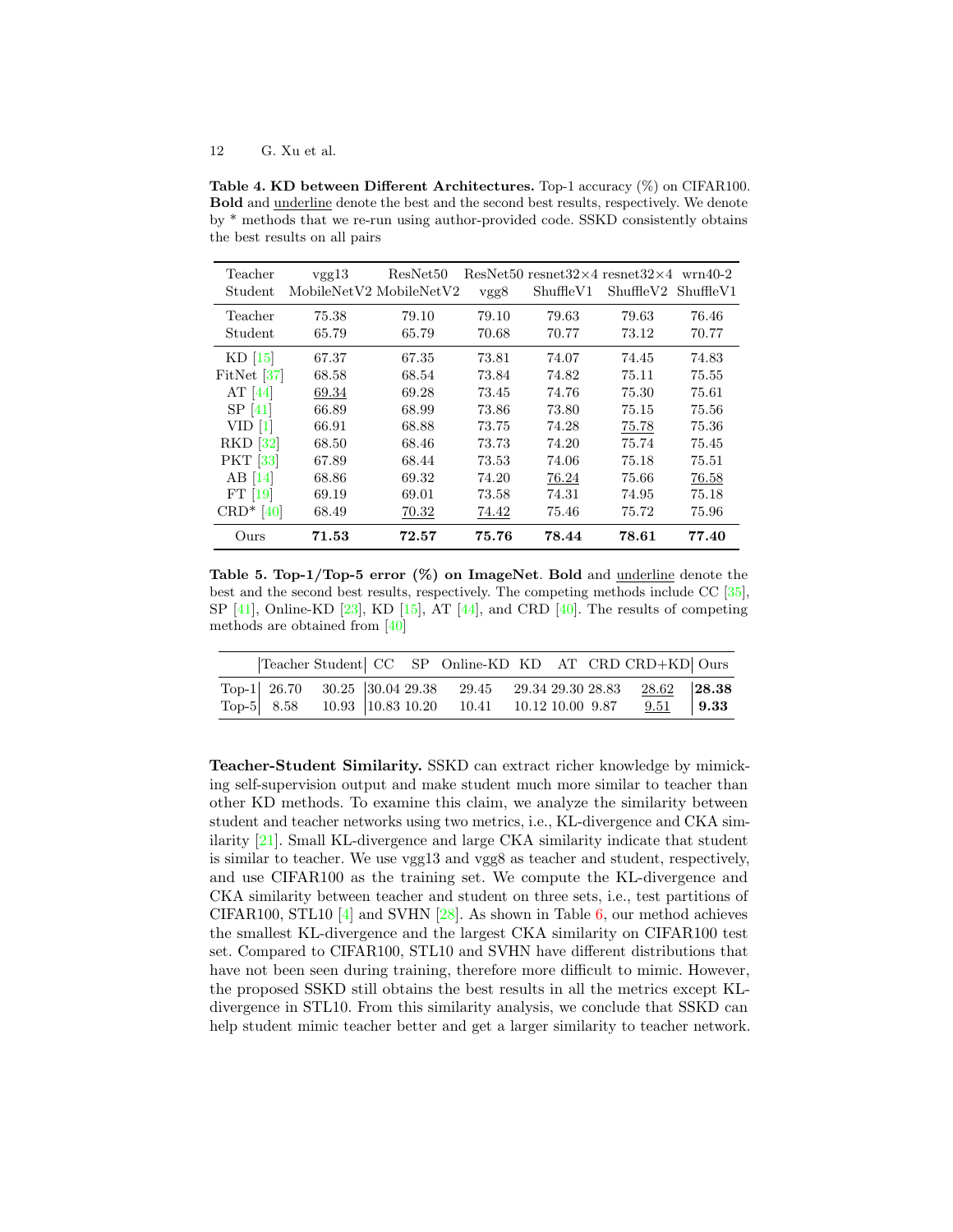<span id="page-12-2"></span><span id="page-12-1"></span>Table 6. Teacher-Student Similarity. KL-divergence and CKA-similarity [\[21\]](#page-15-16) between student and teacher networks. Bold and underline denote the best and the second best results, respectively. All the models are trained on CIFAR100 training set.  $\downarrow$  ( $\uparrow$ ) indicates the smaller (larger) the better. SSKD wins in five out of six comparisons

| Dataset          | CIFAR100 test set |                                                    |                             | STL10 test set              | SVHN test set |                                         |  |
|------------------|-------------------|----------------------------------------------------|-----------------------------|-----------------------------|---------------|-----------------------------------------|--|
| Metric           |                   | $KL\text{-div}(\downarrow)$ CKA-simi( $\uparrow$ ) | $KL\text{-div}(\downarrow)$ | $CKA\text{-simi}(\uparrow)$ |               | $KL\text{-div}(\downarrow)$ CKA-simi(†) |  |
| $KD$ [15]        | 6.91              | 0.7003                                             | 16.28                       | 0.8234                      | 15.21         | 0.6343                                  |  |
| SP[41]           | 6.81              | 0.6816                                             | 16.07                       | 0.8278                      | 14.47         | 0.6331                                  |  |
| VID <sub>1</sub> | 6.76              | 0.6868                                             | 16.15                       | 0.8298                      | 12.60         | 0.6502                                  |  |
| $FT$ [19]        | 6.69              | 0.6830                                             | 15.95                       | 0.8287                      | 12.53         | 0.6734                                  |  |
| RKD [32]         | 6.68              | 0.7010                                             | 16.14                       | 0.8290                      | 13.78         | 0.6503                                  |  |
| FitNet $[37]$    | 6.63              | 0.6826                                             | 15.99                       | 0.8214                      | 16.34         | 0.6634                                  |  |
| $AB$ [14]        | 6.51              | 0.6931                                             | 15.34                       | 0.8356                      | 11.13         | 0.6532                                  |  |
| AT $[44]$        | 6.61              | 0.6804                                             | 16.32                       | 0.8204                      | 15.49         | 0.6505                                  |  |
| <b>PKT</b> [33]  | 6.73              | 0.6827                                             | 16.17                       | 0.8232                      | 14.08         | 0.6555                                  |  |
| $CRD$ [40]       | 6.34              | 0.6878                                             | 14.71                       | 0.8315                      | 10.85         | 0.6397                                  |  |
| Ours             | 6.24              | 0.7419                                             | 14.91                       | 0.8521                      | 10.58         | 0.7382                                  |  |

### <span id="page-12-0"></span>4.3 Further Analysis

Few-Shot Scenario. In a real-world setting, the number of samples available for training is often limited [\[25\]](#page-15-18). To investigate the performance of SSKD under fewshot scenarios, we conduct experiments on subsets of CIFAR100. We randomly sample images of each class to form a new training set. We train student model using newly crafted training set, while maintaining the same test set. Vgg13 and vgg8 are chosen as teacher and student model, respectively. We compare our student's performance with KD  $[15]$ , AT  $[44]$  and CRD  $[40]$ . The percentages of reserved samples are 25%, 50%, 75% and 100%. For a fair comparison, we employ the same data for different methods.

The results are shown in Fig. [4\(](#page-13-0)a). In all data proportions, SSKD achieves the best result. As training samples decrease, the superiority of our method becomes more apparent, e.g., ∼ 7% absolute improvement in accuracy compared to all competing methods when the percentage of reserved samples are 25%. Previous methods mainly focus on learning various intermediate features of teacher or exploring the relations between samples. The excessive mimicking leads to overfitting on the training set. In SSKD, the transformed images and self-supervision task endow the student model with structured knowledge that provides strong regularization, hence making it generalizes better to test set.

Noisy-Label Scenario. Our SSKD forces student to mimic teacher on both classification task and self-supervision task. The student learns more well rounded knowledge from the teacher model than relying entirely on annotated labels. Such strategy strengthens the ability of student to resist label noise. In this section, we investigate the performance of KD  $[15]$ , FT  $[19]$ , CRD  $[40]$  and SSKD when trained with noisy label data. We choose vgg13 and vgg8 as the teacher and student models, respectively. We assume the teacher is trained with clean data and will be shared by all students. This assumption does not affect evaluation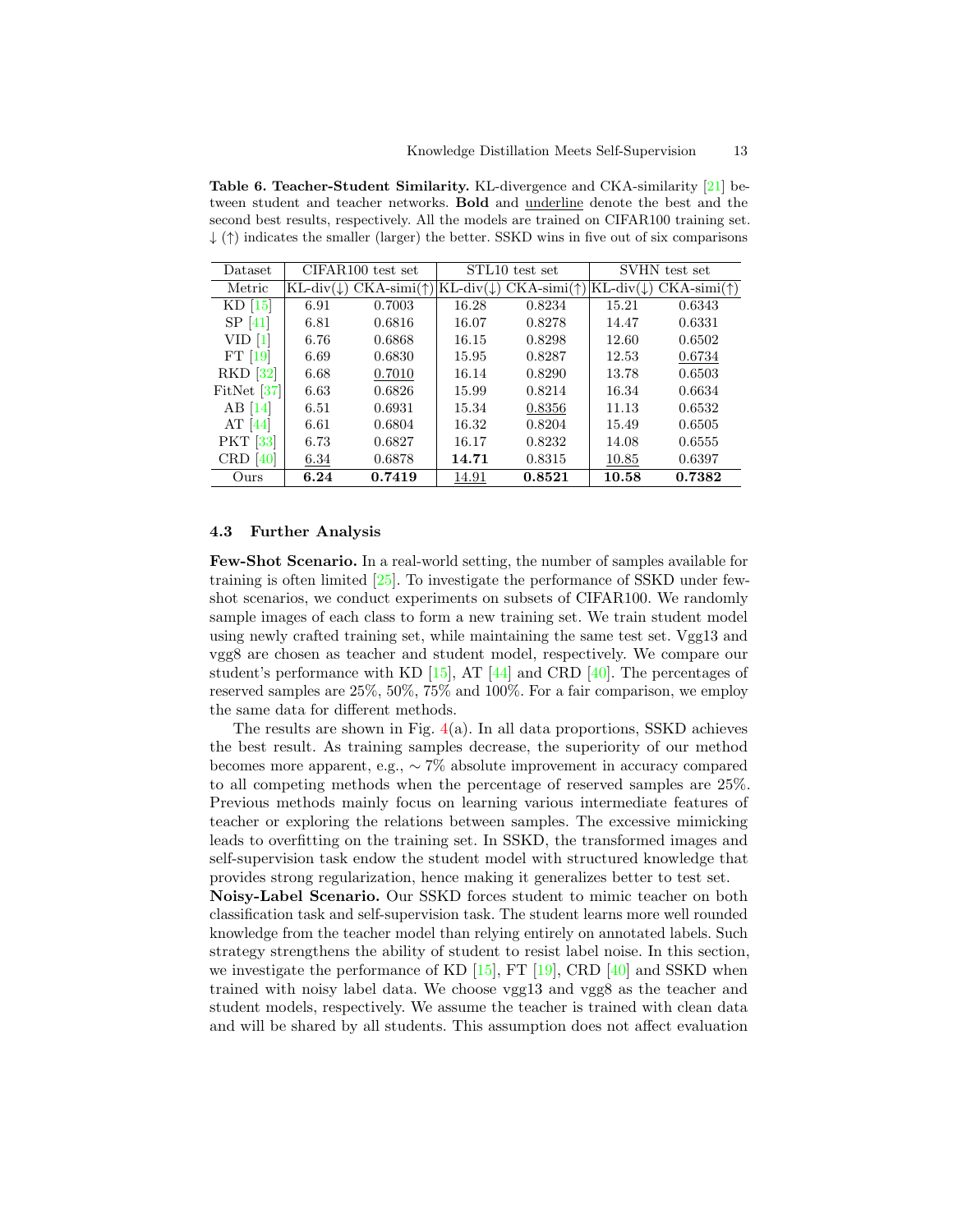

<span id="page-13-0"></span>Fig. 4. Accuracies on CIFAR100 test set under few-shot and noisy-label scenarios. (a) Students are trained with subsets of CIFAR100. SSKD achieves the best results in all cases. The superiority is especially striking when only 25% of the training data is available. (b) Students are trained with data with perturbed labels. The accuracies of FT and CRD drop dramatically as noisy labels increase, while SSKD is much more stable and maintains a high performance in all cases

on robustness of different distillation methods. When training student models, we randomly perturb the labels of certain portions of training data and use the original test data for evaluation. We introduce same disturbances to all methods. Since the loss weight of cross entropy on labels affects how well a model resists label noise, we use the same loss weight for all methods for a fair comparison. We set the percentage of disturbed labels to be 0%, 10%, 30% and 50%. Results are shown in Fig. [4\(](#page-13-0)b). SSKD outperforms competing methods in all noise ratios. As noise data increase, the performance of FT and CRD drop dramatically. KD and SSKD are more stable. Specifically, accuracy of SSKD only drop by a marginal  $0.45\%$  when the percentage of noise data increases from 0% to 50%. demonstrating the robustness of SSKD against noisy data labels. We attribute the robustness to the structured knowledge offered by self-supervised tasks.

# 5 Conclusion

14 G. Xu et al.

In this work, we proposed a novel framework called SSKD, the first attempt that combines self-supervision with knowledge distillation. It employs contrastive prediction as an auxiliary task to help extracting richer knowledge from teacher network. A selective transfer strategy is designed to suppress the noise in teacher knowledge. We examined our method by conducting thorough experiments on CIFAR100 and ImageNet using various architectures. Our method achieves stateof-the-art performances, demonstrating the effectiveness of our approach. Further analysis showed that our SSKD can make student more similar to teacher and work well under few-shot and noisy-label scenarios.

Acknowledgement: This research was supported by SenseTime-NTU Collaboration Project, Collaborative Research Grant from SenseTime Group (CUHK Agreement No. TS1610626 & No. TS1712093), and NTU NAP.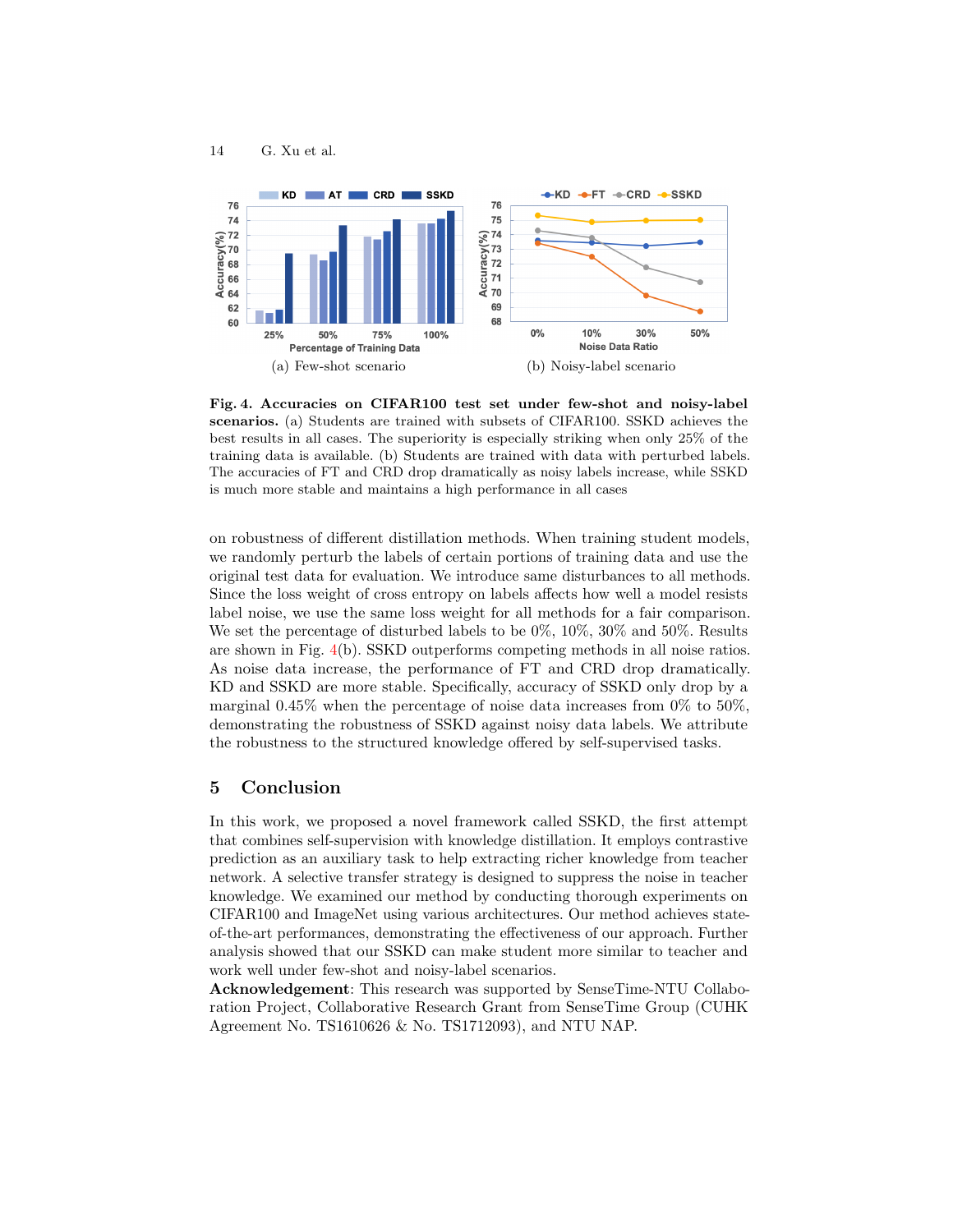# References

- <span id="page-14-14"></span>1. Ahn, S., Hu, S.X., Damianou, A., Lawrence, N.D., Dai, Z.: Variational information distillation for knowledge transfer. In: IEEE Conference on Computer Vision and Pattern Recognition (2019) [10,](#page-9-3) [11,](#page-10-2) [12,](#page-11-2) [13](#page-12-2)
- <span id="page-14-9"></span>2. Caron, M., Bojanowski, P., Joulin, A., Douze, M.: Deep clustering for unsupervised learning of visual features. In: The European Conference on Computer Vision (2018) [4](#page-3-0)
- <span id="page-14-4"></span>3. Chen, T., Kornblith, S., Norouzi, M., Hinton, G.: A simple framework for contrastive learning of visual representations. arXiv preprint arXiv:2002.05709 (2020) [3,](#page-2-0) [4,](#page-3-0) [5,](#page-4-4) [7,](#page-6-4) [10](#page-9-3)
- <span id="page-14-15"></span>4. Coates, A., Ng, A., Lee, H.: An analysis of single-layer networks in unsupervised feature learning. In: Proceedings of the Fourteenth International Conference on Artificial Intelligence and Statistics. vol. 15, pp. 215–223 (2011) [12](#page-11-2)
- <span id="page-14-6"></span>5. Deng, J., Dong, W., Socher, R., Li, L., Kai Li, Li Fei-Fei: Imagenet: A large-scale hierarchical image database. In: IEEE Conference on Computer Vision and Pattern Recognition. pp. 248–255 (2009) [3,](#page-2-0) [8](#page-7-1)
- <span id="page-14-8"></span>6. Doersch, C., Gupta, A., Efros, A.A.: Unsupervised visual representation learning by context prediction. In: The IEEE International Conference on Computer Vision (2015) [4](#page-3-0)
- <span id="page-14-10"></span>7. Donahue, J., Simonyan, K.: Large scale adversarial representation learning. In: Advances in Neural Information Processing Systems. pp. 10541–10551 (2019) [4](#page-3-0)
- <span id="page-14-2"></span>8. Dosovitskiy, A., Fischer, P., Springenberg, J.T., Riedmiller, M., Brox, T.: Discriminative unsupervised feature learning with exemplar convolutional neural networks. arXiv preprint arXiv:1406.6909 (2014) [3,](#page-2-0) [4,](#page-3-0) [10](#page-9-3)
- <span id="page-14-11"></span>9. Dumoulin, V., Belghazi, I., Poole, B., Lamb, A., Arjovsky, M., Mastropietro, O., Courville, A.C.: Adversarially learned inference. In: International Conference on Learning Representations (2017) [4](#page-3-0)
- <span id="page-14-3"></span>10. Gidaris, S., Singh, P., Komodakis, N.: Unsupervised representation learning by predicting image rotations. In: International Conference on Learning Representations (2018) [3,](#page-2-0) [4](#page-3-0)
- <span id="page-14-12"></span>11. Goodfellow, I., Pouget-Abadie, J., Mirza, M., Xu, B., Warde-Farley, D., Ozair, S., Courville, A., Bengio, Y.: Generative adversarial nets. In: Advances in Neural Information Processing Systems. pp. 2672–2680 (2014) [4](#page-3-0)
- <span id="page-14-5"></span>12. He, K., Zhang, X., Ren, S., Sun, J.: Deep residual learning for image recognition. In: IEEE Conference on Computer Vision and Pattern Recognition. pp. 770–778 (2016) [3,](#page-2-0) [10](#page-9-3)
- <span id="page-14-13"></span>13. Hénaff, O.J., Razavi, A., Doersch, C., Eslami, S.M.A., van den Oord, A.: Dataefficient image recognition with contrastive predictive coding. arXiv preprint arXiv:1905.09272 (2019) [4,](#page-3-0) [5](#page-4-4)
- <span id="page-14-7"></span>14. Heo, B., Lee, M., Yun, S., Choi, J.Y.: Knowledge transfer via distillation of activation boundaries formed by hidden neurons. In: AAAI. pp. 3779–3787 (2019) [4,](#page-3-0) [10,](#page-9-3) [11,](#page-10-2) [12,](#page-11-2) [13](#page-12-2)
- <span id="page-14-0"></span>15. Hinton, G., Vinyals, O., Dean, J.: Distilling the knowledge in a neural network. In: NIPS Deep Learning and Representation Learning Workshop (2015) [1,](#page-0-0) [2,](#page-1-1) [3,](#page-2-0) [5,](#page-4-4) [10,](#page-9-3) [11,](#page-10-2) [12,](#page-11-2) [13](#page-12-2)
- <span id="page-14-1"></span>16. Hou, Y., Ma, Z., Liu, C., Hui, T.W., Loy, C.C.: Inter-region affinity distillation for road marking segmentation. In: IEEE Conference on Computer Vision and Pattern Recognition (2020) [2](#page-1-1)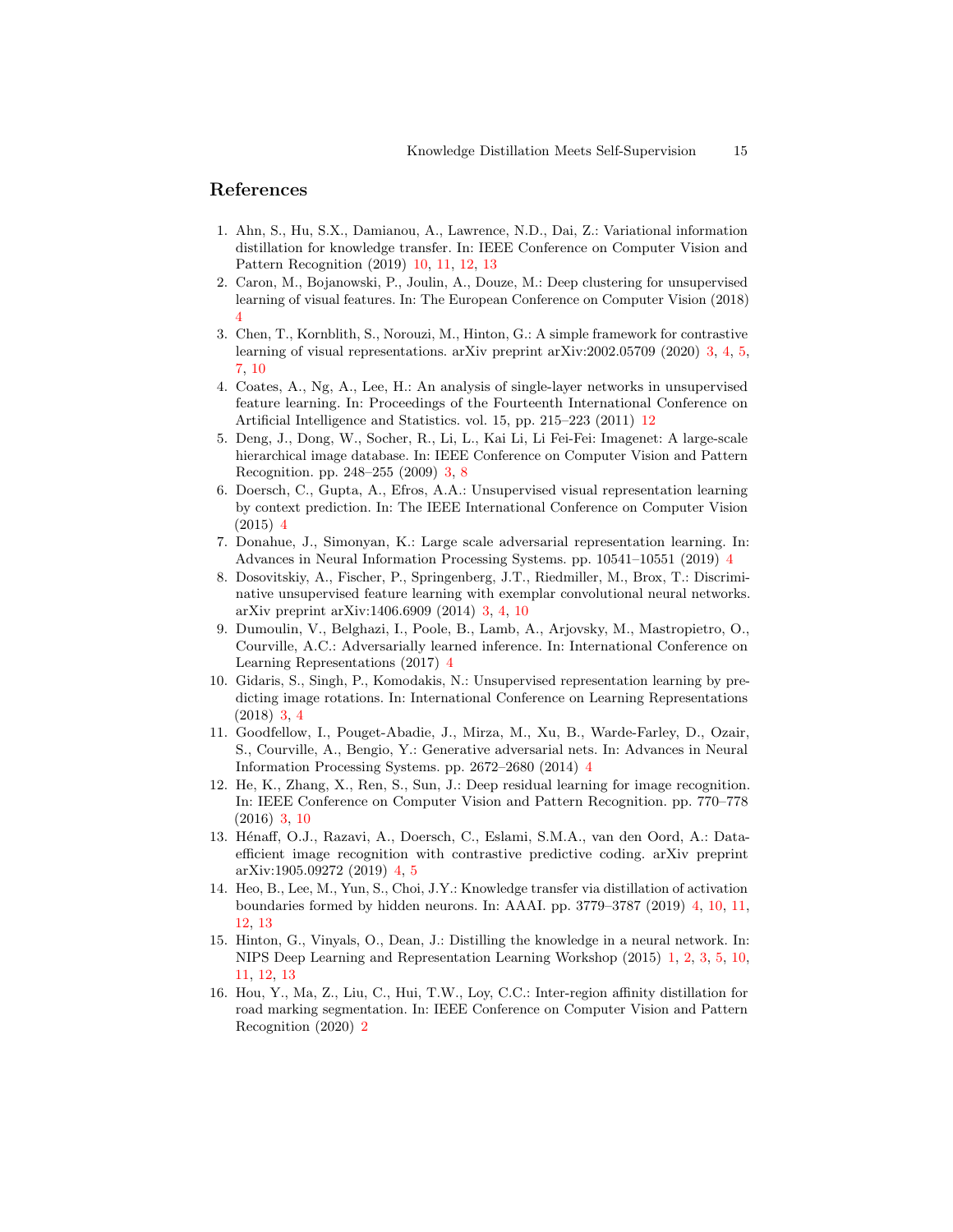- 16 G. Xu et al.
- <span id="page-15-13"></span>17. Howard, A.G., Zhu, M., Chen, B., Kalenichenko, D., Wang, W., Weyand, T., Andreetto, M., Adam, H.: Mobilenets: Efficient convolutional neural networks for mobile vision applications. arXiv preprint arXiv:1704.04861 (2017) [10](#page-9-3)
- <span id="page-15-4"></span>18. Hyun Lee, S., Ha Kim, D., Cheol Song, B.: Self-supervised knowledge distillation using singular value decomposition. In: The European Conference on Computer Vision (2018) [4](#page-3-0)
- <span id="page-15-12"></span>19. Kim, J., Park, S., Kwak, N.: Paraphrasing complex network: Network compression via factor transfer. In: Advances in Neural Information Processing Systems. pp. 2760–2769 (2018) [10,](#page-9-3) [11,](#page-10-2) [12,](#page-11-2) [13](#page-12-2)
- <span id="page-15-6"></span>20. Kolesnikov, A., Zhai, X., Beyer, L.: Revisiting self-supervised visual representation learning. In: IEEE Conference on Computer Vision and Pattern Recognition (2019) [4,](#page-3-0) [10](#page-9-3)
- <span id="page-15-16"></span>21. Kornblith, S., Norouzi, M., Lee, H., Hinton, G.E.: Similarity of neural network representations revisited. In: International Conference on Machine Learning. Proceedings of Machine Learning Research, vol. 97, pp. 3519–3529 (2019) [12,](#page-11-2) [13](#page-12-2)
- <span id="page-15-2"></span>22. Krizhevsky, A.: Learning multiple layers of features from tiny images. Tech. rep. (2009) [3,](#page-2-0) [8](#page-7-1)
- <span id="page-15-15"></span>23. Lan, X., Zhu, X., Gong, S.: Knowledge distillation by on-the-fly native ensemble. In: Advances in Neural Information Processing Systems. pp. 7528–7538 (2018) [12](#page-11-2)
- <span id="page-15-3"></span>24. Liu, Y., Cao, J., Li, B., Yuan, C., Hu, W., Li, Y., Duan, Y.: Knowledge distillation via instance relationship graph. In: IEEE Conference on Computer Vision and Pattern Recognition (2019) [4](#page-3-0)
- <span id="page-15-18"></span>25. Liu, Z., Miao, Z., Zhan, X., Wang, J., Gong, B., Yu, S.X.: Large-scale long-tailed recognition in an open world. In: IEEE Conference on Computer Vision and Pattern Recognition (2019) [13](#page-12-2)
- <span id="page-15-1"></span>26. Misra, I., van der Maaten, L.: Self-supervised learning of pretext-invariant representations. arXiv preprint arXiv:1912.01991 (2019) [3,](#page-2-0) [4,](#page-3-0) [5,](#page-4-4) [10](#page-9-3)
- <span id="page-15-7"></span>27. Misra, I., Zitnick, C.L., Hebert, M.: Shuffle and learn: Unsupervised learning using temporal order verification. In: The European Conference on Computer Vision. pp. 527–544 (2016) [4](#page-3-0)
- <span id="page-15-17"></span>28. Netzer, Y., Wang, T., Coates, A., Bissacco, A., Wu, B., Ng, A.Y.: Reading digits in natural images with unsupervised feature learning. In: NIPS Workshop on Deep Learning and Unsupervised Feature Learning (2011) [12](#page-11-2)
- <span id="page-15-0"></span>29. Noroozi, M., Favaro, P.: Unsupervised learning of visual representions by solving jigsaw puzzles. In: The European Conference on Computer Vision (2016) [3,](#page-2-0) [4,](#page-3-0) [10](#page-9-3)
- <span id="page-15-8"></span>30. Noroozi, M., Vinjimoor, A., Favaro, P., Pirsiavash, H.: Boosting self-supervised learning via knowledge transfer. In: IEEE Conference on Computer Vision and Pattern Recognition (2018) [4](#page-3-0)
- <span id="page-15-9"></span>31. van den Oord, A., Li, Y., Vinyals, O.: Representation learning with contrastive predictive coding. arXiv preprint arXiv:1807.03748 (2018) [4,](#page-3-0) [5](#page-4-4)
- <span id="page-15-10"></span>32. Park, W., Kim, D., Lu, Y., Cho, M.: Relational knowledge distillation. In: IEEE Conference on Computer Vision and Pattern Recognition (2019) [10,](#page-9-3) [11,](#page-10-2) [12,](#page-11-2) [13](#page-12-2)
- <span id="page-15-11"></span>33. Passalis, N., Tefas, A.: Learning deep representations with probabilistic knowledge transfer. In: The European Conference on Computer Vision (2018) [10,](#page-9-3) [11,](#page-10-2) [12,](#page-11-2) [13](#page-12-2)
- <span id="page-15-5"></span>34. Pathak, D., Krähenbühl, P., Donahue, J., Darrell, T., Efros, A.: Context encoders: Feature learning by inpainting. In: IEEE Conference on Computer Vision and Pattern Recognition (2016) [4](#page-3-0)
- <span id="page-15-14"></span>35. Peng, B., Jin, X., Liu, J., Li, D., Wu, Y., Liu, Y., Zhou, S., Zhang, Z.: Correlation congruence for knowledge distillation. In: The IEEE International Conference on Computer Vision (2019) [12](#page-11-2)